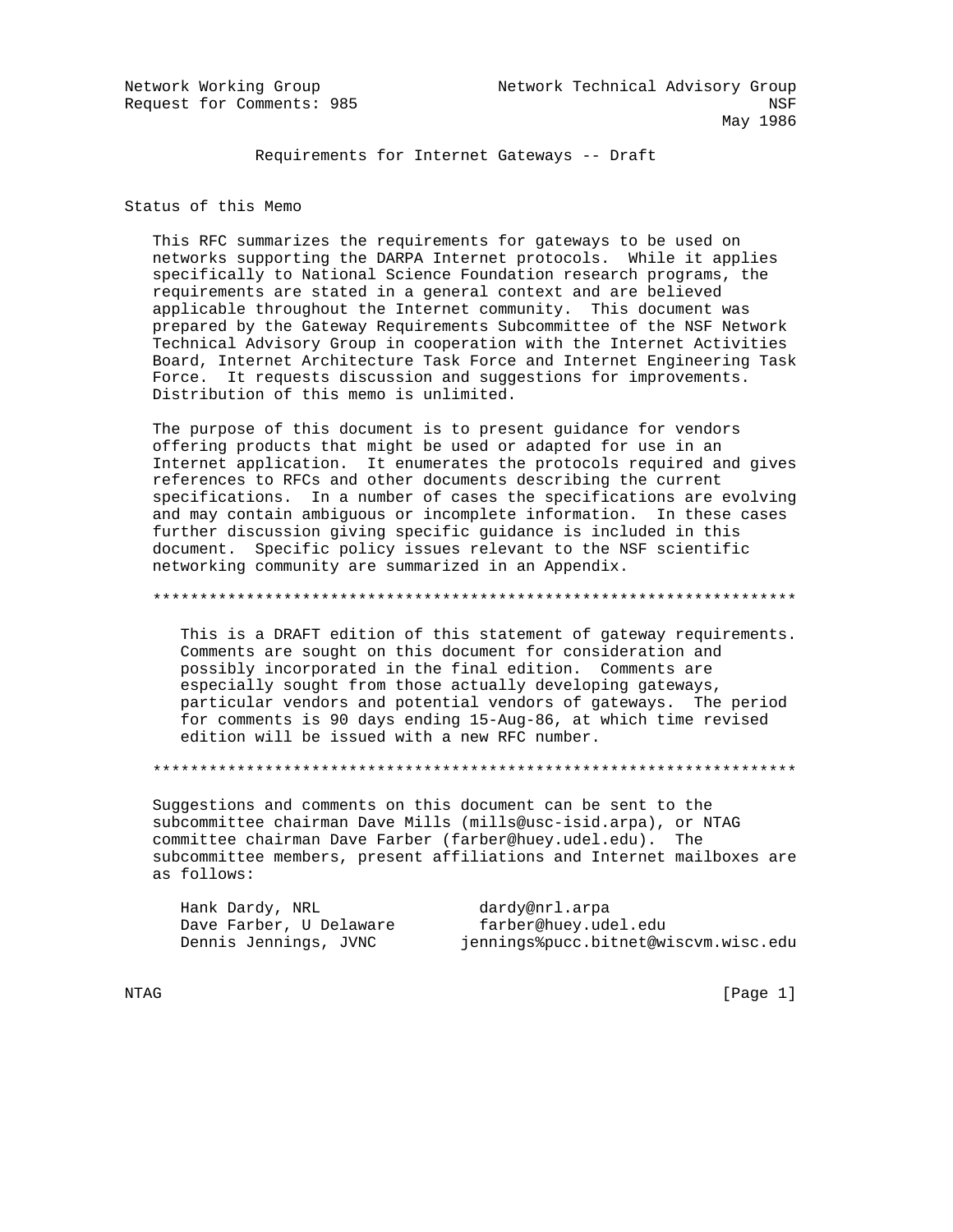| Larry Landweber, U Wisconsin                        | landweber@rsch.wisc.edu       |
|-----------------------------------------------------|-------------------------------|
| Tony Lauck, DEC                                     | rhea!bergil!lauck@decwrl.arpa |
| Dave Mills (Chairman), Linkabit mills@usc-isid.arpa |                               |
| Dennis Perry, DARPA/IPTO                            | perry@ipto.arpa               |

 The subcommittee wishes to thank the following additional contributors and invited referees:

| Len Bosack, Stanford U/CISCO  | bosack@su-score.arpa                |
|-------------------------------|-------------------------------------|
| Bob Braden, ISI               | braden@isi-braden.arpa              |
| Hans-Werner Braun, U Michigan | hwb@qw.umich.edu                    |
| Noel Chiappa, MIT/Proteon     | inc@proteon.arpa                    |
| Doug Comer, Purdue U          | dec@cs.purdue.edu                   |
| Ira Fuchs, Princeton U        | fuchs%pucc.bitnet@wiscvm.wisc.edu   |
| Ed Krol, U Illinois           | krol%uiucymd.bitnet@wiscym.wisc.edu |
| Barry Leiner, RIACS           | leiner@riacs.arpa                   |
| Mike Muuss, BRL               | mike@brl.arpa                       |
| Ron Natalie, BRL              | ron@brl.arpa                        |
| Harvey Newman, CIT            | newman@cit-hex.arpa                 |
| Jon Postel, ISI               | postel@usc-isib.arpa                |
| Marshall Rose, NRTC           | mrose@nrtc-gremlin.northrop.com     |
| Jeff Schiller, MIT            | jis@bitsy.mit.edu                   |
| Lixia Zhang, MIT              | lixia@xx.lcs.mit.edu                |
|                               |                                     |

1. Introduction

 The following sections are intended as an introduction and background for those unfamiliar with the DARPA Internet architecture and the Internet gateway model. General background and discussion on the Internet architecture and supporting protocol suite can be found in the DDN Protocol Handbook [25] and ARPANET Information Brochure [26], both available from the Network Information Center, SRI International, Menlo Park, CA 94025. Readers familiar with these concepts can proceed directly to Section 2.

1.1. The DARPA Internet Architecture

 The DARPA Internet system consists of a number of gateways and networks that collectively provide packet transport for hosts subscribing to the DARPA Internet protocol architecture. These protocols include the Internet Protocol (IP), Internet Control Message Protocol (ICMP), Transmission Control Protocol (TCP) and application protocols depending upon them. All protocols use IP as the basic packet-transport mechanism. IP is a datagram, or connectionless, service and includes provision for service specification, fragmentation/reassembly and security information. ICMP is considered an integral part of IP, although it is

NTAG [Page 2]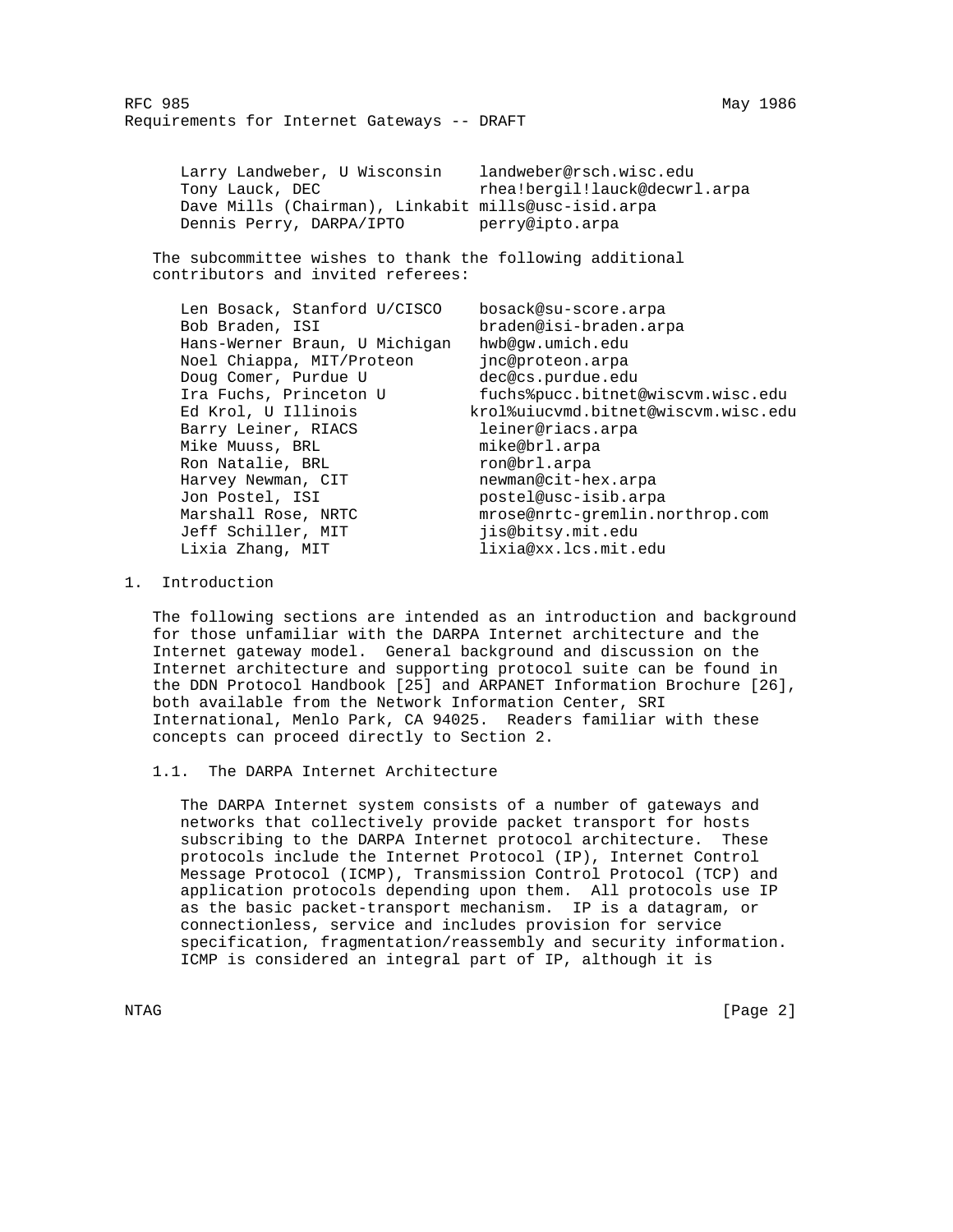architecturally layered upon it. ICMP provides error reporting, flow control and first-hop gateway redirection. Reliable data delivery is provided in the protocol suite by TCP, which provides end-end retransmission, resequencing and connection control. Connectionless service is provided by the User Datagram Protocol (UDP).

 The Internet community presently includes several thousand hosts connected to over 400 networks with about 120 gateways. There are now well over 2400 hosts registered in the ARPA domain alone and an unknown number registered in other domains, with the total increasing at about ten percent each month. Many of the hosts, gateways and networks in the Internet community are administered by civil organizations, including universities, research laboratories and equipment manufacturers. Most of the remainder are administered by the US DoD and considered part of the DDN Internet, which presently consists of three sets of networks: the experimental segment, or ARPANET, the unclassified segment, or MILNET, and the classified segment, which does not yet have a collective name.

 The Internet model includes constituent networks, called local networks to distinguish them from the Internet system as a whole, which are required only to provide datagram (connectionless) transport. This requires only best-effort delivery of individual packets, or datagrams. Each datagram carries 32-bit source and destination addresses, which are encoded in three formats providing a two-part address, one of which is the local-network number and the other the host number on that local net. According to the Internet service specification, datagrams can be delivered out of order, be lost or duplicated and/or contain errors. In those networks providing connection-oriented service the extra reliability provided by virtual circuits enhances the end-end robustness of the system, but is not strictly necessary.

 Local networks are connected together in the Internet model by means of Internet gateways. These gateways provide datagram transport only and normally seek to minimize the state information necessary to sustain this service in the interest of routing flexibility and robustness. In the conventional model the gateway has a physical interface and address on each of the local nets between which it provides forwarding services. The gateway also participates in one or more distributed routing or reachability algorithm such as the Gateway-Gateway Protocol (GGP) or Exterior Gateway Protocol (EGP) in order to maintain its routing tables.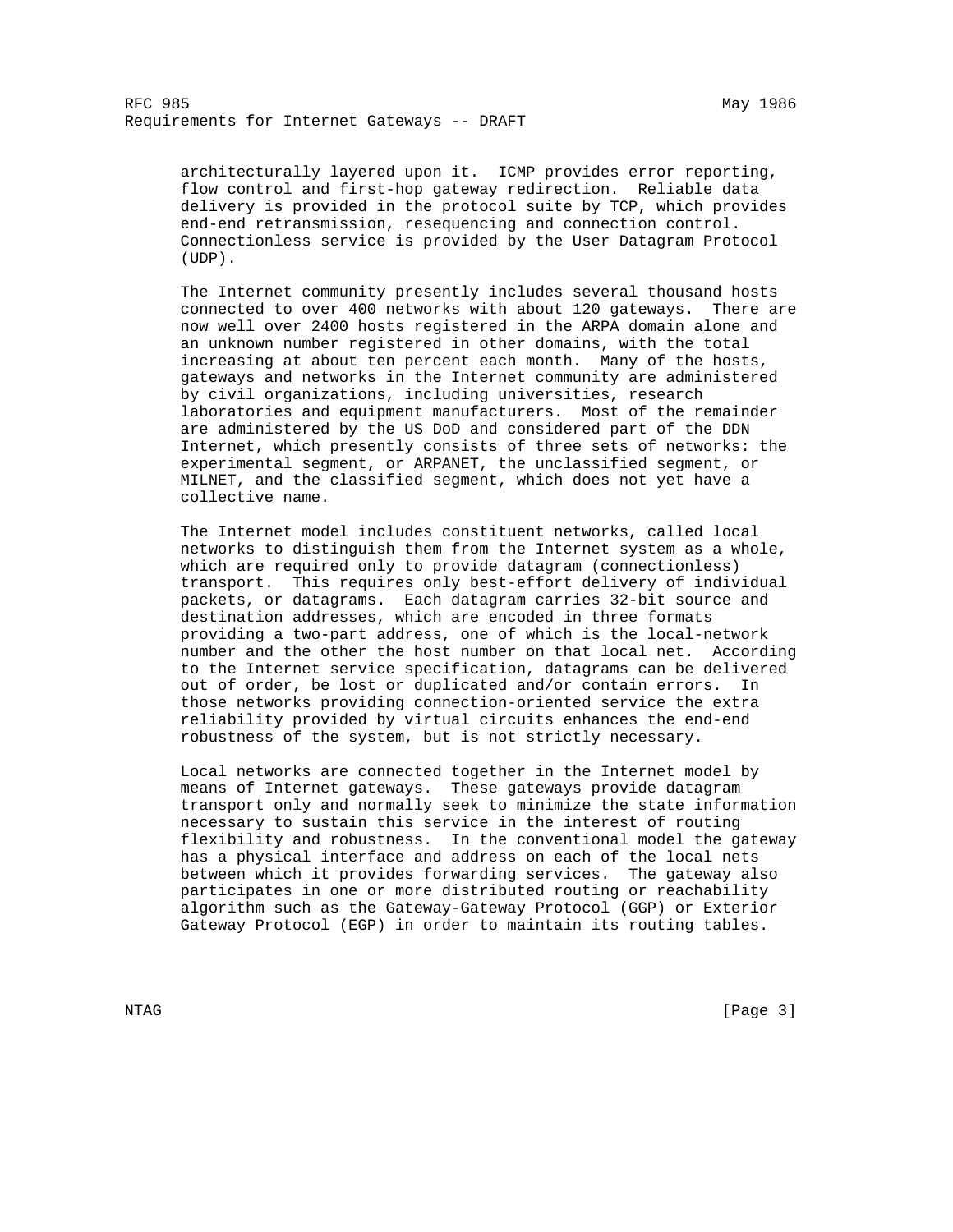# 1.2. The Internet Gateway Model

 An Internet gateway is a self-contained, stand-alone packet switch that performs the following functions:

- 1. Interfaces to two or more packet-switching networks, including encapsulation, address transformation and flow control.
- 2. Conforms to specific DARPA Internet protocols specified in this document, including the Internet Protocol (IP), Internet Control Message Protocol (ICMP), Exterior Gateway Protocol (EGP) and others as necessary.
- 3. Supports an interior gateway protocol (IGP) reachability or routing algorithm in cases of multiple gateways operating as a system. Supports the EGP reachability algorithm to exchange routes between systems, in particular the DARPA "core" system operated by BBN.
- 4. Receives and forwards Internet datagrams consistent with good engineering practice in the management of resources, congestion control and fairness. Recognizes various error conditions and generates ICMP error and information messages as required.
- 5. Provides system support facilities, including loading, debugging, status reporting, exception reporting and control.

 In some configurations gateways may be connected to packet-switching local nets that provide generic local-net routing, error-control and resource-management functions. In others gateways may be directly connected via serial lines, so that these functions must be provided by the gateways themselves.

 There are three typical scenarios that should be addressed by gateway vendors:

 1. National or regional network. Gateways of this class should be capable of switching multiple continuous flows in the 1.5-Mbps range at rates to several thousand packets per second. They will be high-performance, possibly redundant, multiple-processor devices, probably procured as a system and operated remotely from a regional or national monitoring center. The design of these gateways should emphasize high aggregate throughput, throughput-sensitive

NTAG [Page 4]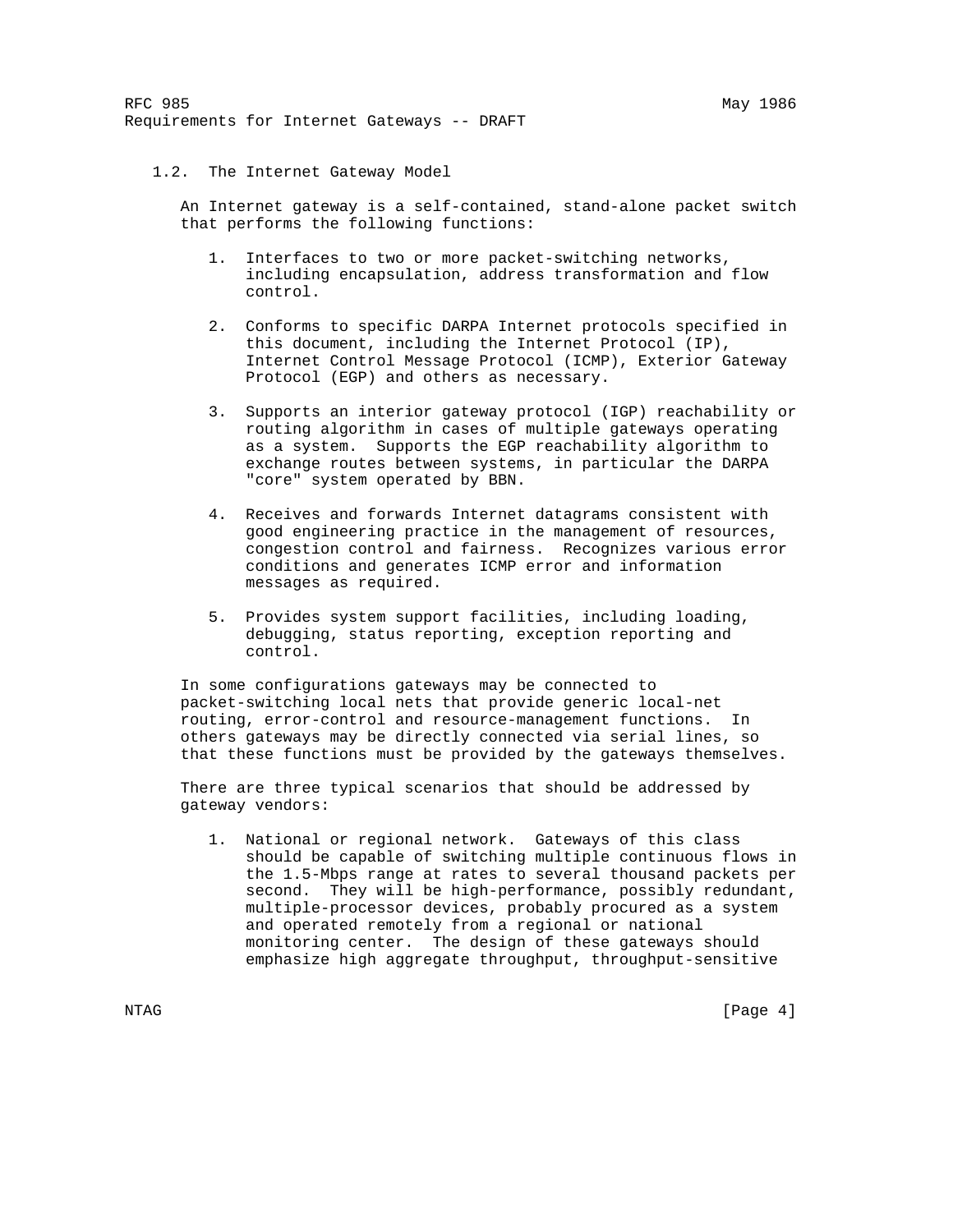resource management and very high reliability. The typical application would be an NSF backbone net or one of the consortium or regional nets.

- 2. Campus network. Gateways of this class should be capable of switching some burst flows at 10-Mbps (Ethernets, etc.), together with some flows in the 64-Kbps range or lower, at rates to perhaps several thousand packets per second. They will be medium-performance devices, probably competitively procured from different vendors for each campus and operated from a campus computing center. The design of these gateways should emphasize low average delay and good burst performance, together with delay and type-of-service sensitive resource management. Their chief function might be to interconnect various LANs and campus computing resources, including a high-speed interconnect to a national or regional net. An important factor will be a very flexible routing mechanism, since these gateways may have to select among several backbone nets based on cost/performance considerations.
- 3. Department network. Gateways of this class should be capable of switching a small number of burst flows at 10-Mbps (Ethernets, etc.), together with a small number of flows in the range 64-Kbps or lower, at rates of a few hundred packets per second. They will be medium-performance devices procured from a variety of vendors and used for protocol-matching, LAN repeaters and as general utility packet switches. They will probably be locally maintained by the various users and not be used as transit switches.

 It is important to realize that Internet gateways normally operate in an unattended mode, but that equipment and software faults can affect the entire Internet. While some of the above scenarios involve positive control of some gateways from a monitoring center, usually via a path involving other networks and Internet gateways, others may involve much less formal control procedures. Thus the gateways must be highly robust and be expected to operate, possibly in a degraded state, under conditions of extreme congestion or failure of network resources.

NTAG [Page 5]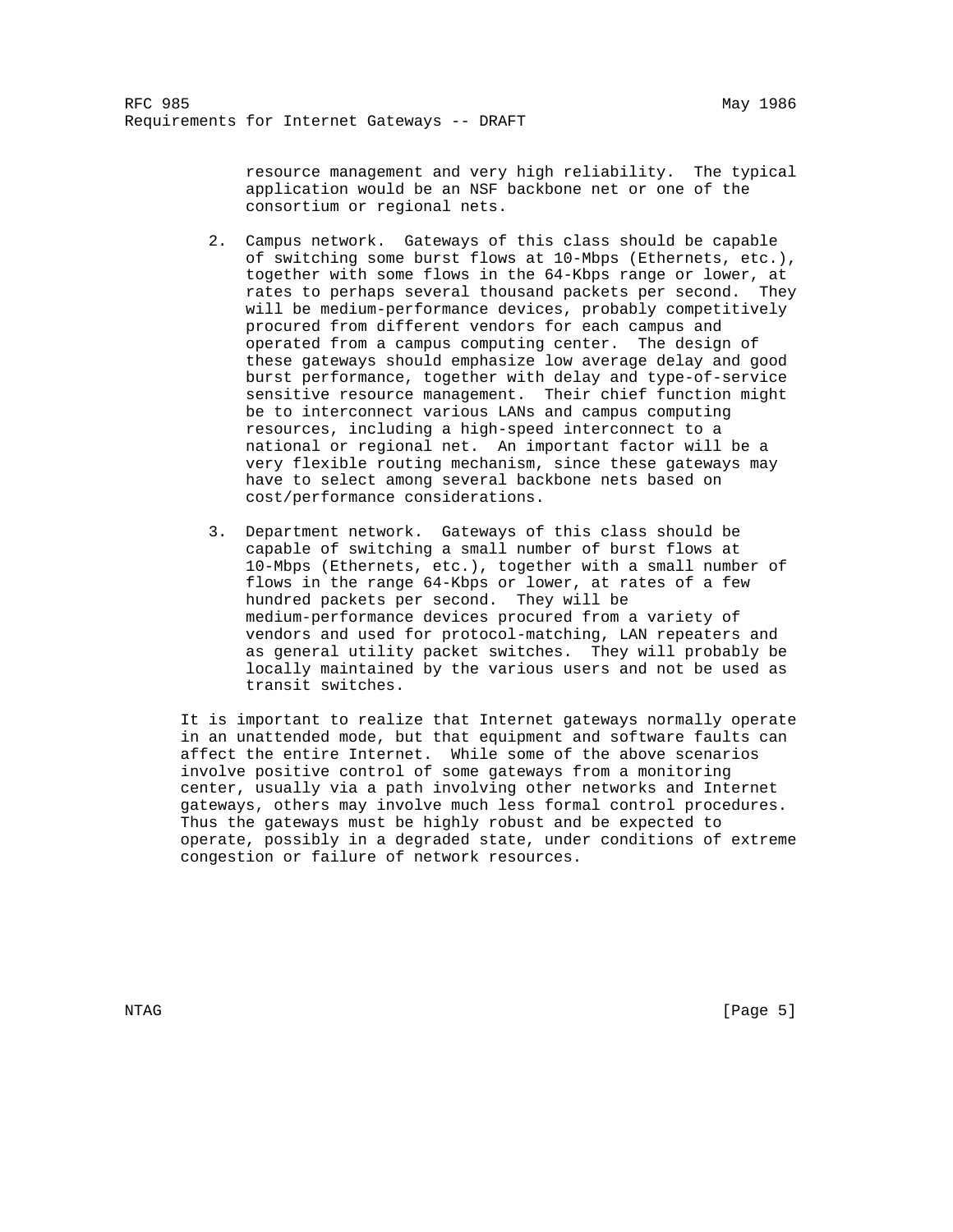RFC 985 May 1986 Requirements for Internet Gateways -- DRAFT

2. Protocols Required

 The Internet architecture uses datagram gateways to interconnect networks and subnetworks. These gateways function as intermediate systems (IS) with respect to the ISO connectionless network model and incorporate defined packet formats, routing algorithms and related procedures. In the following it is assumed the protocol implementation supports the full protocol, including all required options, with exceptions only as noted.

2.1. Internet Protocol (IP)

 This is the basic datagram protocol used in the Internet system. It is described in RFC-791 [1] and also MIL-STD-1777 [5], both of which are intended to describe the same standard, but in quite different words.

 With respect to current gateway requirements the following can be ignored, although they may be required in future: Type of Service field, Security option, Stream ID option and Timestamp option. However, if recognized, the interpretation of these quantities must conform to the standard specification.

 Note that the Internet gateway model does not require that the gateway reassemble IP datagrams with destination address other than the gateway itself. However, in the case of those protocols in which the gateway directly participates as a peer, including routing and monitor/control protocols, the gateway may have to reassemble datagrams addressed to it. This consideration is most pertinent to EGP.

 Note that, of the five classes of IP addresses. Class-A through Class-E, Class-D and Class-E addresses are reserved for experimental use. A gateway which is not participating in these experiments should ignore all packets with a Class-D or Class-E destination IP address. No ICMP Destination Unreachable or ICMP Redirect messages should result from receiving such packets.

2.2. Internet Control Message Protocol (ICMP)

 This is an auxiliary protocol used to convey advice and error messages and is described in RFC-792 [2].

 The distinction between subnets of a subnetted network, which depends on an arbitrary mask as described in RFC-950 [21], is in general not visible outside that network. This distinction is important in the case of certain ICMP messages, including the ICMP

NTAG [Page 6]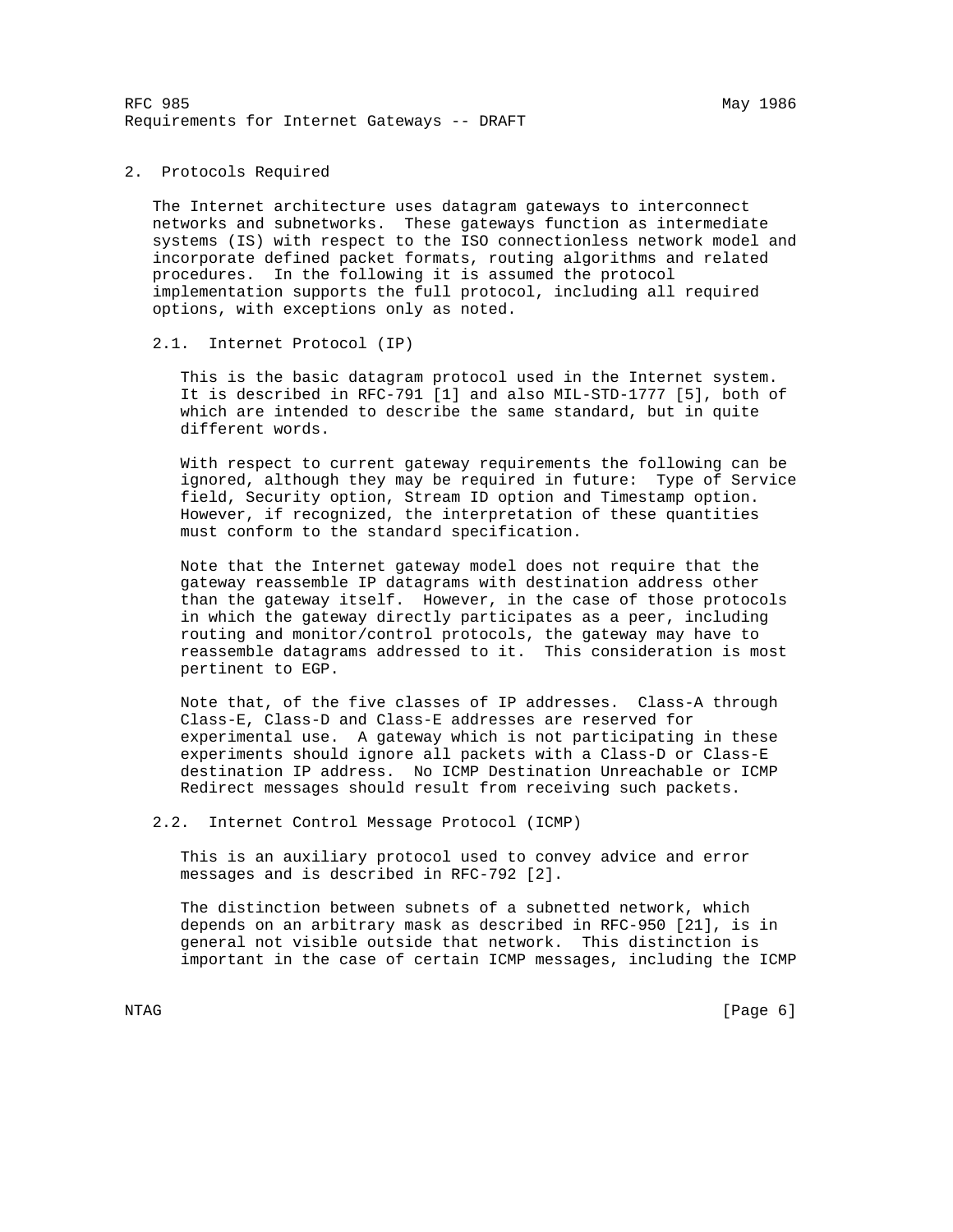Destination Unreachable and ICMP Redirect messages. The ICMP Destination Unreachable message is sent by a gateway in response to a datagram which cannot be forwarded because the destination is unreachable or down. A choice of several types of these messages is available, including one designating the destination network and another the destination host. However, the span of addresses implied by the former is ill-defined unless the subnet mask is known to the sender, which is in general not the case. It is recommended that use of the ICMP Destination Network Unreachable messages be avoided. Instead, an ICMP Destination Host Unreachable message should be sent for each distinct unreachable IP address.

 The ICMP Redirect message is sent by a gateway to a host in order to change the address used by the host for a designated host or net. A choice of four types of messages is available, depending on whether it applies to a particular host, network or service. As in the previous case, these distinctions may depend upon the subnet mask. As in the above case, it is recommended that the use of ICMP messages implying a span of addresses (e.g. net unreachable, net redirect) be avoided in favor of those implying specific addresses (e.g. host unreachable, host redirect).

 The ICMP Source Quench message has been the subject of much controversy. It is not considered realistic at this time to specify in detail the conditions under which this message is to be generated or interpreted by a host or gateway.

 New host and gateway implementations are expected to support the ICMP Address Mask messages described in RFC-950. It is highly desirable, although not required, to provide correct data for ICMP Timestamp messages, which have been found useful in network debugging and maintenance.

# 2.3. Exterior Gateway Protocol (EGP)

 This is the basic protocol used to exchange information between gateway systems of the Internet and is described in RFC-904 [11]. However, EGP as presently specified is an asymmetric protocol with only the "non-core" procedures defined in RFC-904. There are at present no "core" procedures specified, which would be necessary for a stand-alone Internet. RFC-975 [27] suggests certain modifications leading to a symmetric model; however, this is not an official specification.

 In principle, a stand-alone Internet can be built with non-core EGP gateways using the EGP distance field to convey some metric

NTAG [Page 7]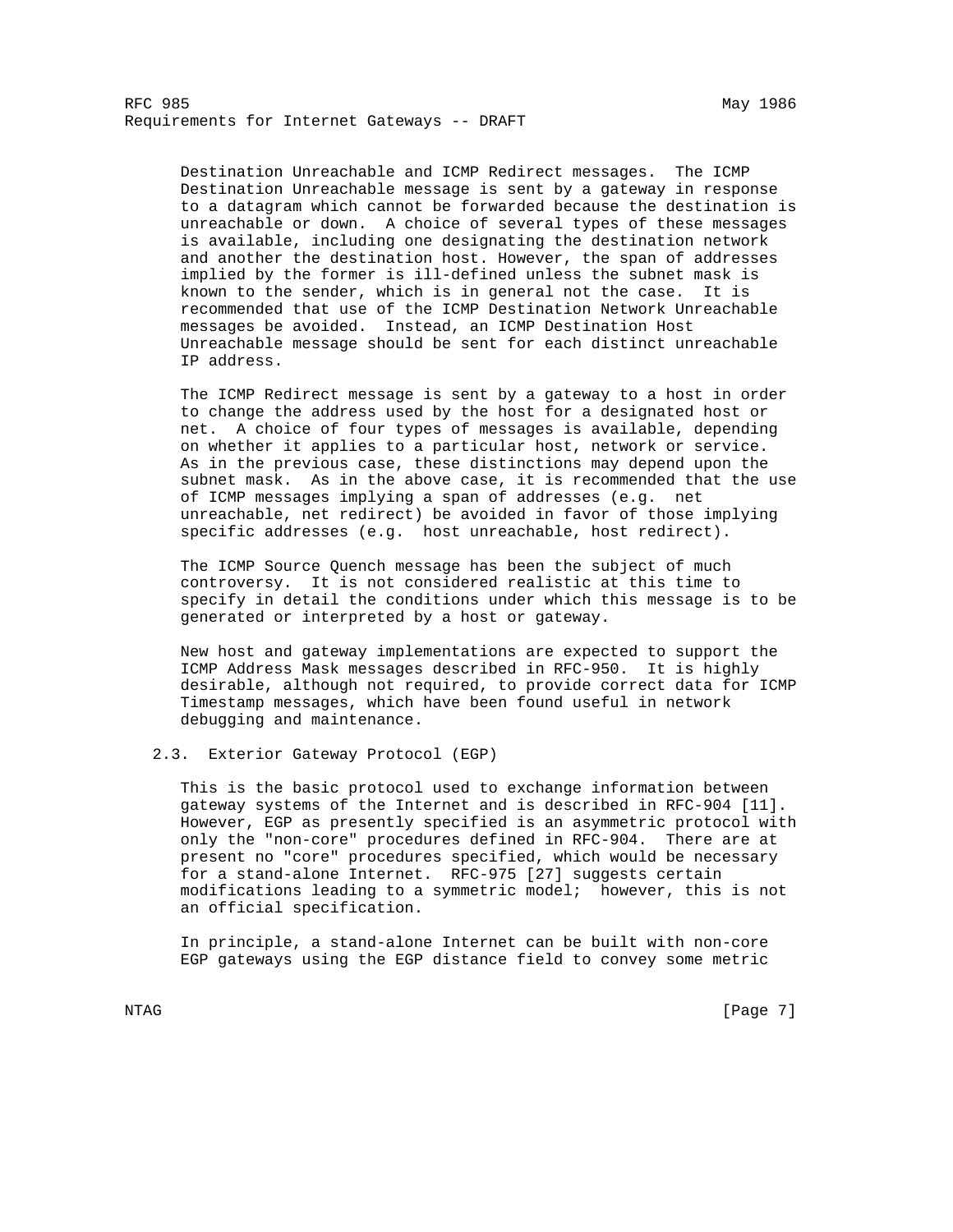such as hop count. However, the use of EGP in this way as a routing algorithm is discouraged, since typical implementations adapt very slowly to changing topology and have no loop-protection features.

 The EGP model requires each gateway belong to an autonomous system of gateways. If a routing algorithm is operated in one or more gateways of an autonomous system, its data base must be coupled to the EGP implementation in such a way that, when a net is declared down by the routing algorithm, the net is also declared down via EGP to other autonomous systems. This requirement is designed to minimize spurious traffic to "black holes" and insure fair utilization of the resources on other systems.

 There are no peer-discovery or authentication procedures defined in the present EGP specification and no defined interpretation of the distance fields in the update messages, although such procedures may be defined in future (see RFC-975). There is currently no guidance on the selection of polling parameters and no specific recovery procedures in case of certain error messages (e.g. "administratively prohibited"). It is recommended that EGP implementations include provisions to initialize these parameters as part of the monitoring and control procedures and that changing these procedures not require recompilation or rebooting the gateway.

### 2.4. Address Resolution Protocol (ARP)

 This is an auxiliary protocol used to manage the address-translation function between hardware addresses in a local-net environment and Internet addresses and described in RFC-826 [4]. However, there are a number of unresolved issues having to do with subnets and response to addresses not in the same subnet or net. These issues, which are intertwined with ICMP and various gateway models, are discussed in Appendix A.

### 3. Subnets

 The concept of subnets was introduced in order to allow arbitrary complexity of interconnected LAN structures within an organization, while insulating the Internet system against explosive growth in network numbers and routing complexity. The subnet architecture, described in RFC-950 [21], is intended to specify a standard approach that does not require reconfiguration for host implementations, regardless of subnetting scheme. The document also specifies a new

NTAG [Page 8]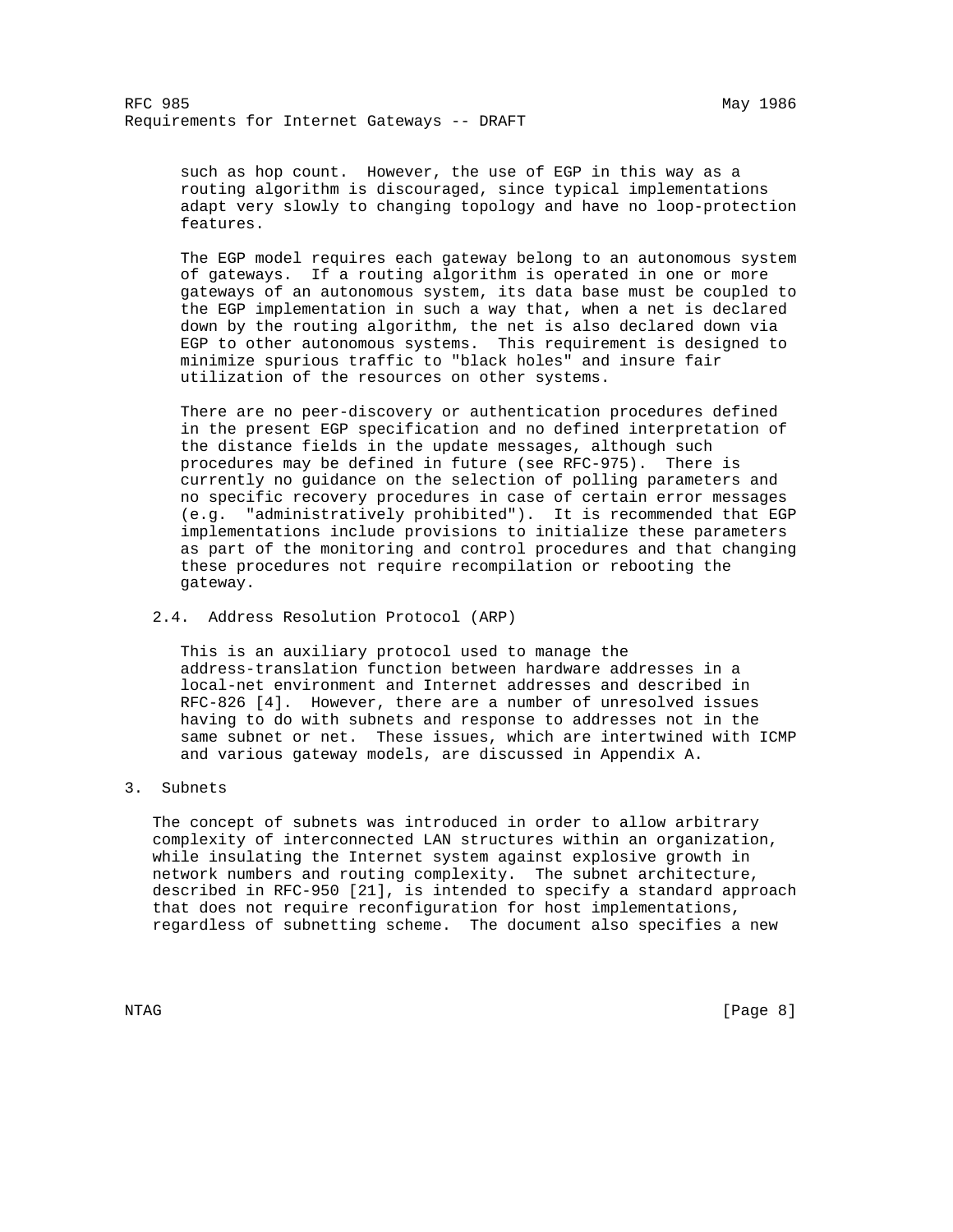ICMP Address Mask message, which a gateway can use to specify certain details of the subnetting scheme to hosts and is required in new host and gateway implementations.

 The current subnet specification RFC-950 does not describe the specific procedures to be used by the gateway, except by implication. It is recommended that a (sub)net address and address mask be provided for each network interface and that these values be established as part of the gateway configuration procedure. It is not usually necessary to change these values during operation of any particular gateway; however, it should be possible to add new gateways and/or (sub)nets and make other configuration changes to a gateway without taking the entire network down.

4. Local Network Interface

 The packet format used for transmission of datagrams on the various subnetworks is described in a number of documents summarized below.

4.1. Public data networks via X.25

 The formats specified for public data networks via X.25 access are described in RFC-877 [8]. Datagrams are transmitted over standard level-3 virtual circuits as complete packet sequences. Virtual circuits are usually established dynamically as required and time out after a period of no traffic. Retransmission, resequencing and flow control are performed by the network for each virtual circuit and by the LAPB link-level protocol. Multiple parallel virtual circuits are often used in order to improve the utilization of the subscriber access line, which can result in random resequencing. The correspondence between Internet and X.121 addresses is usually established by table-lookup. It is expected that this will be replaced by some sort of directory procedure in future.

4.2. ARPANET via 1822 Local Host, Distant Host or HDLC Distant Host

 The formats specified for ARPANET networks via 1822 access are described in BBN Report 1822 [3], which includes the procedures for several subscriber access methods. The Local Host (LH) and Very Distant Host (VDH) methods are not recommended for new implementations. The Distant Host (DH) method is used when the host and IMP are separated by not more than about 2000 feet of cable, while the HDLC Distant Host is used for greater distances where a modem is required. Retransmission, resequencing and flow control are performed by the network and by the HDLC link-level protocol, when used. While the ARPANET 1822 protocols are widely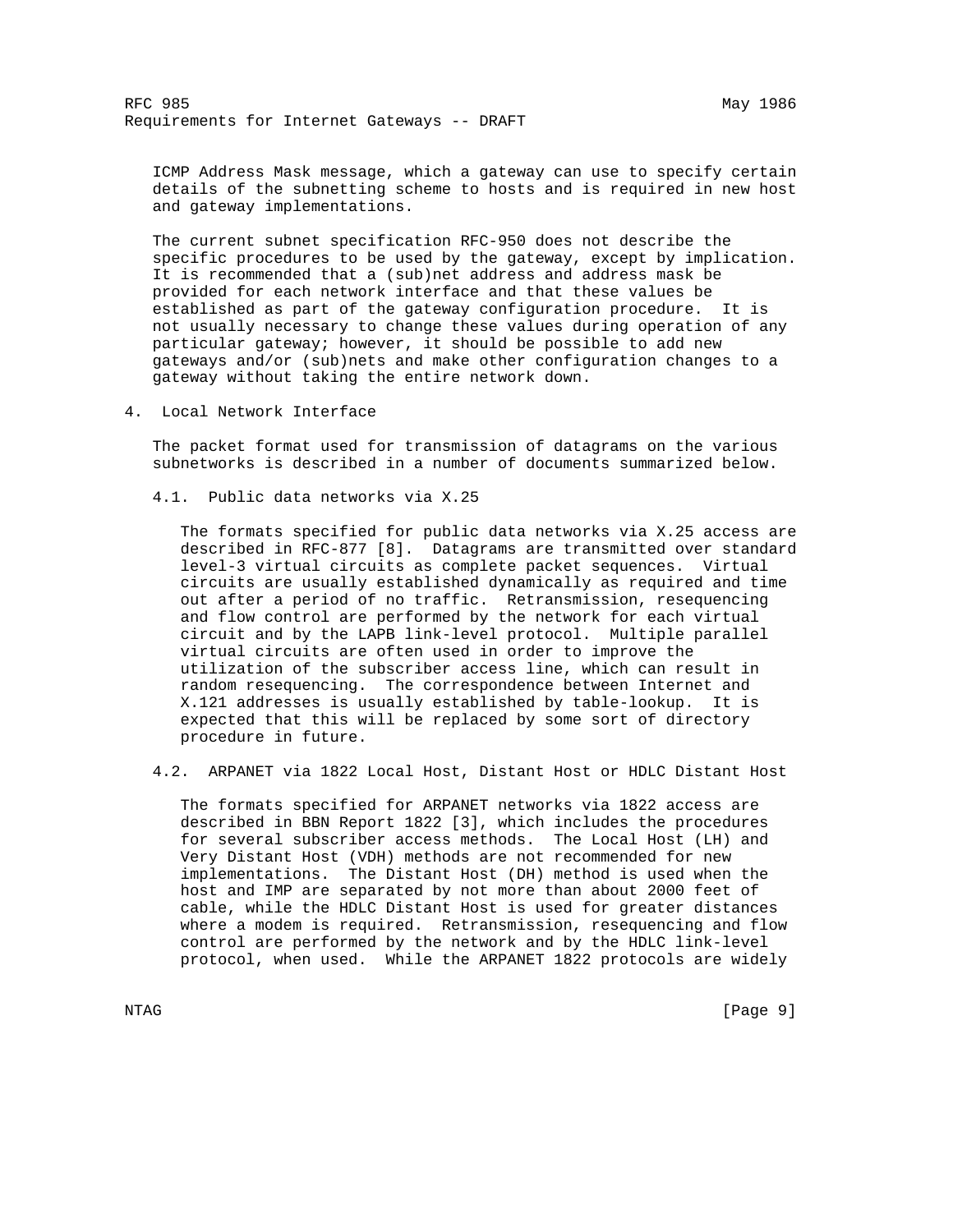RFC 985 May 1986 Requirements for Internet Gateways -- DRAFT

 used at present, they are expected to be eventually overtaken by the DDN Standard X.25 protocol (see below) and the new PSN End-to-End Protocol described in RFC-979 [29].

 While the cited report gives details of the various ARPANET subscriber access methods, it specifies neither the IP packet encapsulation format nor address mappings. While these are generally straightforward and easy to implement, the details involve considerations beyond the scope of readily accessable documentation. Potential vendors are encouraged to contact one of the individuals listed at the beginning of this document for further information.

 Gateways connected to ARPANET/MILNET IMPs must incorporate features to avoid host-port blocking (RFNM counting) and to detect and report (as ICMP Unreachable messages) the failure of destination hosts or gateways.

# 4.3. ARPANET via DDN Standard X.25

 The formats specified for ARPANET networks via X.25 are described in the Defense Data Network X.25 Host Interface Specification [6]. This document describes two sets of procedures, the DDN Basic X.25 and the DDN Standard X.25, but only the latter is suitable for use in the Internet system. The DDN Standard X.25 procedures are similar to the public data subnetwork X.25 procedures, except in the address mappings. Retransmission, resequencing and flow control are performed by the network and by the LAPB link-level protocol.

### 4.4. Ethernets

 The formats specified for Ethernet networks are described in RFC-894 [10]. Datagrams are encapsulated as Ethernet packets with 48-bit source and destination address fields and a 16-bit type field. Address translation between Ethernet addresses and Internet addresses is managed by the Address Resolution Protocol, which is required in all Ethernet implementations. There is no explicit retransmission, resequencing or flow control. although most hardware interfaces will retransmit automatically in case of collisions on the cable.

 It is expected that amendments will be made to this specification as the result of IEEE 802.3 evolution. See RFC-948 [20] for further discussion and recommendations in this area. Note also that the IP broadcast address, which has primary application to Ethernets and similar technologies that support an inherent

NTAG [Page 10]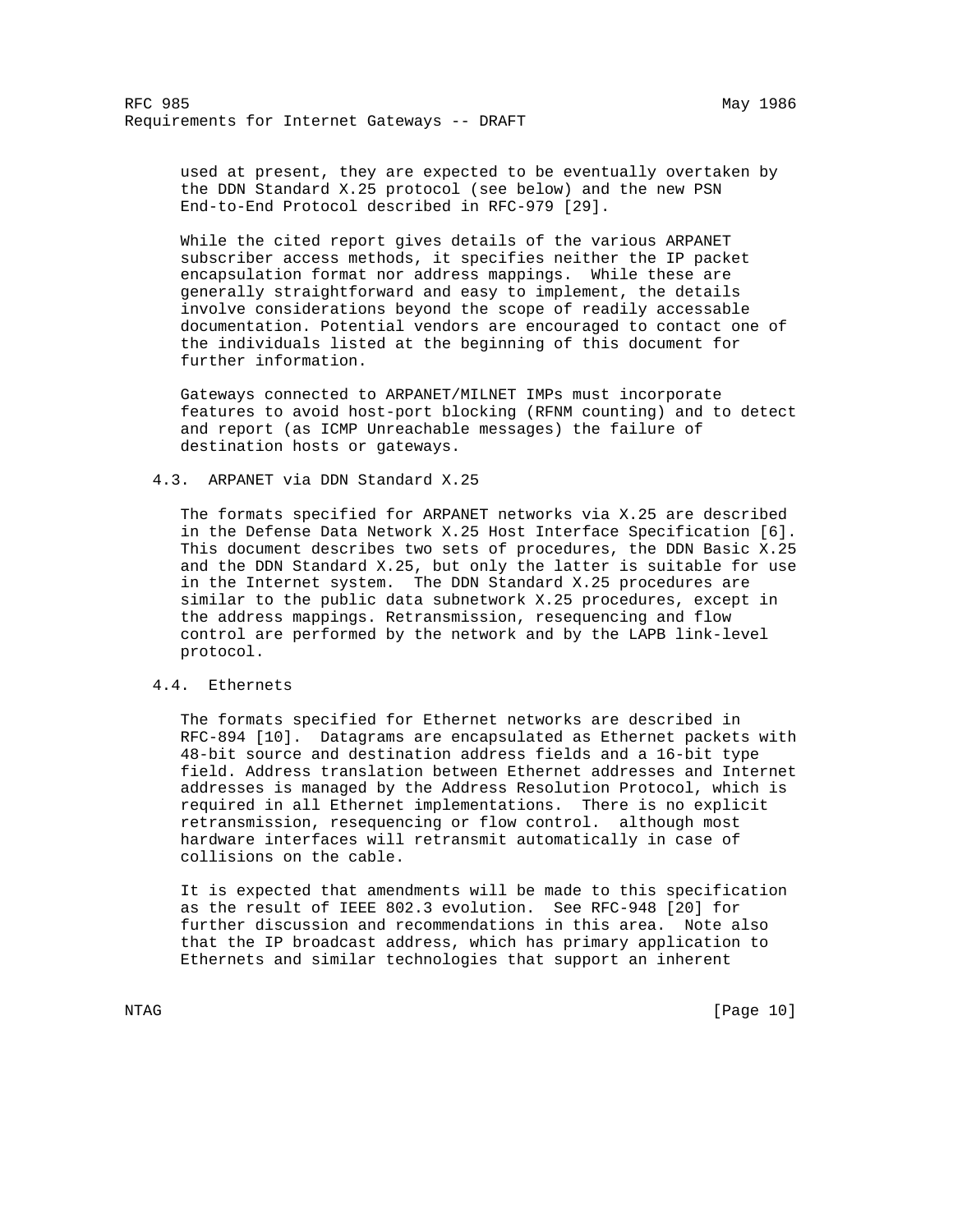broadcast function, has an all-ones value in the host field of the IP address. Some early implementations chose the all-zeros value for this purpose, which is presently not in conformance with the definitive specification RFC-950 [21].

See Appendix A for further considerations.

# 4.5. Serial-Line Protocols

 Gateways may be used as packet switches in order to build networks. In some configurations gateways may be interconnected with each other and some hosts by means of serial asynchronous or synchronous lines, with or without modems. When justified by the expected error rate and other factors, a link-level protocol may be required on the serial line. While there is no requirement that a particular standard protocol be used for this, it is recommended that standard hardware and protocols be used, unless a convincing reason to the contrary exists. In order to support the greatest variety of configurations, it is recommended that some variation on full X.25 (i.e. "symmetric mode") be used where resources permit; however, X.25 LAPB would also be acceptable where requirements permit. In the case of asynchronous lines no clear choice is apparent.

## 5. Interoperability

 In order to assure interoperability between gateways procured from different vendors, it is necessary to specify points of protocol demarcation. With respect to interoperability of the routing function, this is specified as EGP. All gateway systems must include one or more gateways which support EGP with a core gateway, as described in RFC-904 [11]. It is desirable that these gateways be able to operate in a mode that does not require a core gateway or system. Additional discussion on these issues can be found in RFC-975 [27].

 With respect to the interoperability at the network layer and below, two points of protocol demarcation are specified, one for Ethernets and the other for serial lines. In the case of Ethernets the protocols are as specified in Section 4.4 and Appendix A of this document. For serial lines between gateways of different vendors, the protocols are specified in Section 4.5 of this document. Exceptions to these requirements may be appropriate in some cases.

NTAG [Page 11]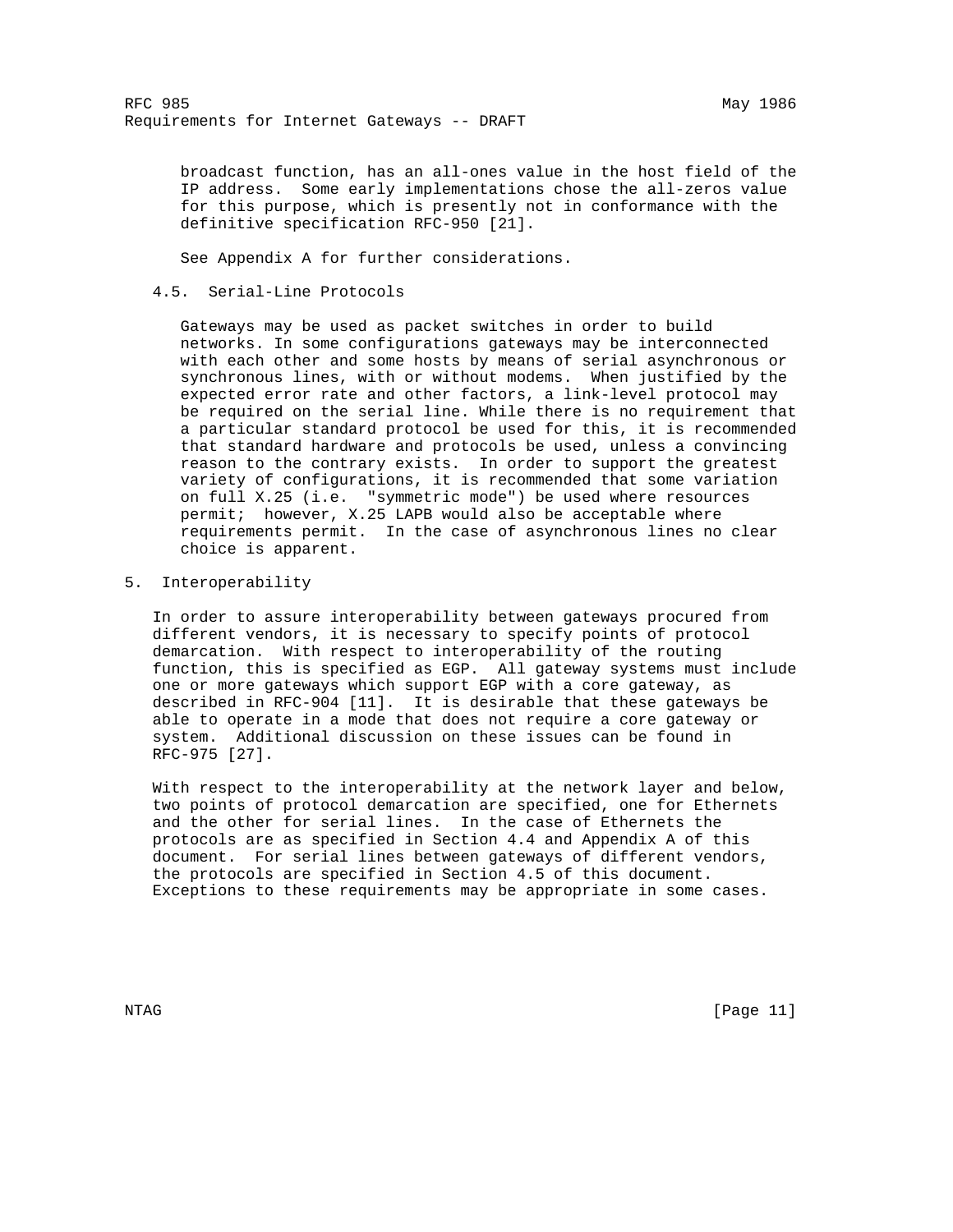RFC 985 May 1986 Requirements for Internet Gateways -- DRAFT

## 6. Subnetwork Architecture

 It is recognized that gateways may also function as general packet switches to build networks of modest size. This requires additional functionality in order to manage network routing, control and configuration. While it is beyond the scope of this document to specify the details of the mechanisms used in any particular, perhaps proprietary, architecture, there are a number of basic requirements which must be provided by any acceptable architecture.

#### 6.1. Reachability Procedures

 The architecture must provide a robust mechanism to establish the operational status of each link and node in the network, including the gateways, the links connecting them and, where appropriate, the hosts as well. Ordinarily, this requires at least a link-level reachability protocol involving a periodic exchange of hello messages across each link. This function might be intrinsic to the link-level protocols used (e.g. LAPB, DDCMP). However, it is in general ill-advised to assume a host or gateway is operating correctly if its link-level reachability protocol is operating correctly. Additional confirmation is required in the form of an operating routing algorithm or peer-level reachability protocol, such as used in EGP.

 Failure and restoration of a link and/or gateway are considered network events and must be reported to the control center. It is desirable, although not required, that reporting paths not require correct functioning of the routing algorithm itself.

### 6.2. Routing Algorithm

 It has been the repeated experience of the Internet community participants that the routing mechanism, whether static or dynamic, is the single most important engineering issue in network design. In all but trivial network topologies it is necessary that some degree of routing dynamics is vital to successful operation, whether it be affected by manual or automatic means or some combination of both. In particular, if routing changes are made manually, the changes must be possible without taking down the gateways for reconfiguration and, preferably, be possible from a remote site such as a control center.

 It is not likely that all nets can be maintained from a full-service control center, so that automatic-fallback or rerouting features may be required. This must be considered the normal case, so that systems of gateways operating as the only

NTAG [Page 12]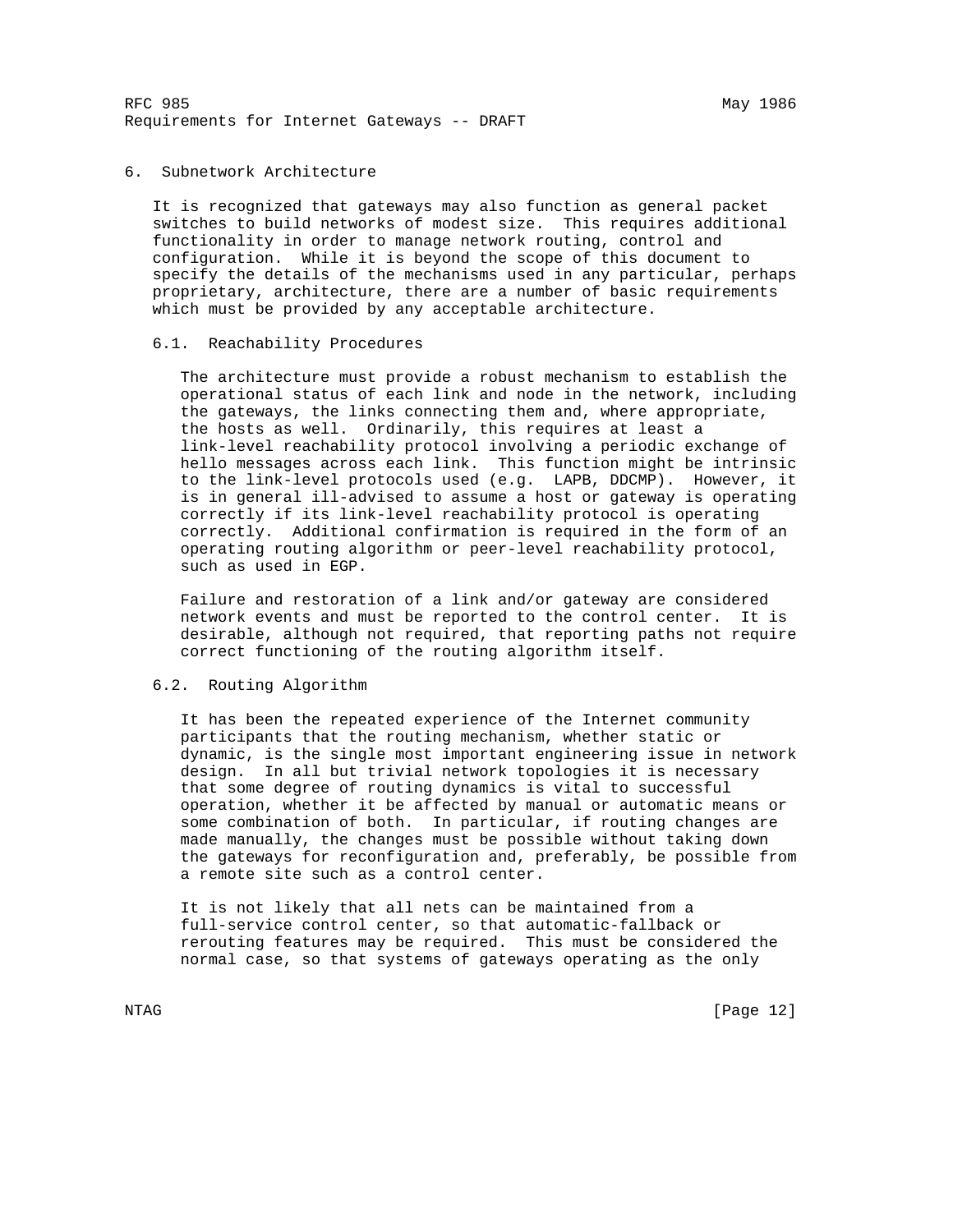packet switches in a network would normally be expected to have a routing algorithm with the capability of reacting to link and other gateway failures and changing the routing automatically. Following is a list of features considered necessary:

- 1. The algorithm must sense the failure or restoration of a link or other gateway and switch to appropriate paths within an interval less than the typical TCP user timeout (one minute is a safe assumption).
- 2. The algorithm must never form routing loops between neighbor gateways and must contain provisions to avoid and suppress routing loops that may form between non-neighbor gateways. In no case should a loop persist for longer than an interval greater than the typical TCP user timeout.
- 3. The control traffic necessary to operate the routing algorithm must not significantly degrade or disrupt normal network operation. Changes in state which might momentarily disrupt normal operation in a local area must not cause disruption in remote areas of the network.
- 4. As the size of the network increases, the demand on resources must be controlled in an efficient way. Table lookups should be hashed, for example, and data-base updates handled piecemeal, with only the changes broadcast over a wide area. Reachability and delay metrics, if used, must not depend on direct connectivity to all other gateways or the use of network-specific broadcast mechanisms. Polling procedures (e.g. for consistency checking) should be used only sparingly and in no case introduce an overhead exceeding a constant independent of network topology times the longest non-looping path.
- 5. The use of a default gateway as a means to reduce the size of the routing data base is strongly discouraged in view of the many problems with multiple paths, loops and mis-configuration vulnerabilities. If used at all, it should be limited to a discovery function, with operational routes cached from external or internal data bases via either the routing algorithm or EGP.
- 6. This document places no restriction on the type of routing algorithm, such as node-based, link-based or any other algorithm, or metric, such as delay or hop-count. However, the size of the routing data base must not be allowed to exceed a constant independent of network topology times the

NTAG [Page 13]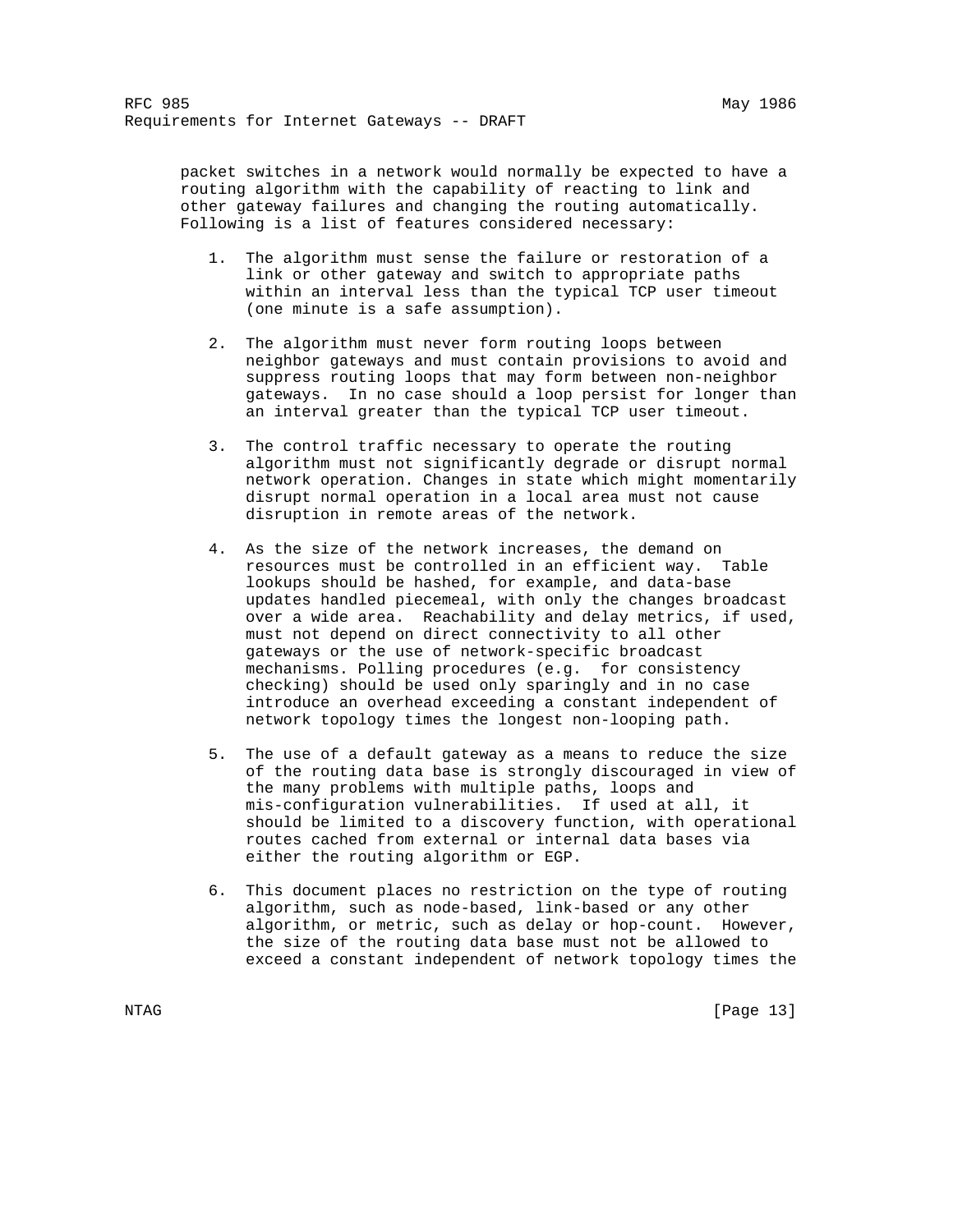number of nodes times the mean connectivity (average number of incident links). An advanced design would not require that the entire routing data base be kept in any particular gateway, so that discovery and caching techniques would be necessary.

7. Operation and Maintenance

 Gateways and packets switches are often operated as a system by some organization who agrees to operate and maintain the gateways, as well as to resolve link problems with the respective common carriers. It is important to note that the network control site may not be physically attached to the network being monitored. In general, the following requirements apply:

 1. Each gateway must operate as a stand-alone device for the purposes of local hardware maintenance. Means must be available to run diagnostic programs at the gateway site using only on-site tools, which might be only a diskette or tape and local terminal. It is desirable, although not required, to run diagnostics via the network and to automatically reboot and dump the gateway via the net in case of fault. In general, this requires special hardware.

 The use of full-blown transport services such as TCP is in general ill-advised if required just to reboot and dump the gateway. Consideration should be given simple retransmission-overlay protocols based on UDP or specific monitoring protocols such as HMP described in RFC-869 [7].

- 2. It must be possible to reboot and dump the gateway manually from the control site. Every gateway must include a watchdog timer that either initiates a reboot or signals a remote control site if not reset periodically by the software. It is desirable that the data involved reside at the control site and be transmitted via the net; however, the use of local devices at the gateway site is acceptable. Nevertheless, the operation of initiating reboot or dump must be possible via the net, assuming a path is available and the connecting links are operating.
- 3. A mechanism must be provided to accumulate traffic statistics including, but not limited to, packet tallies, error-message tallies and so forth. The preferred method of retrieving these data is by explicit, periodic request from the control site using a standard datagram protocol based on UDP or HMP.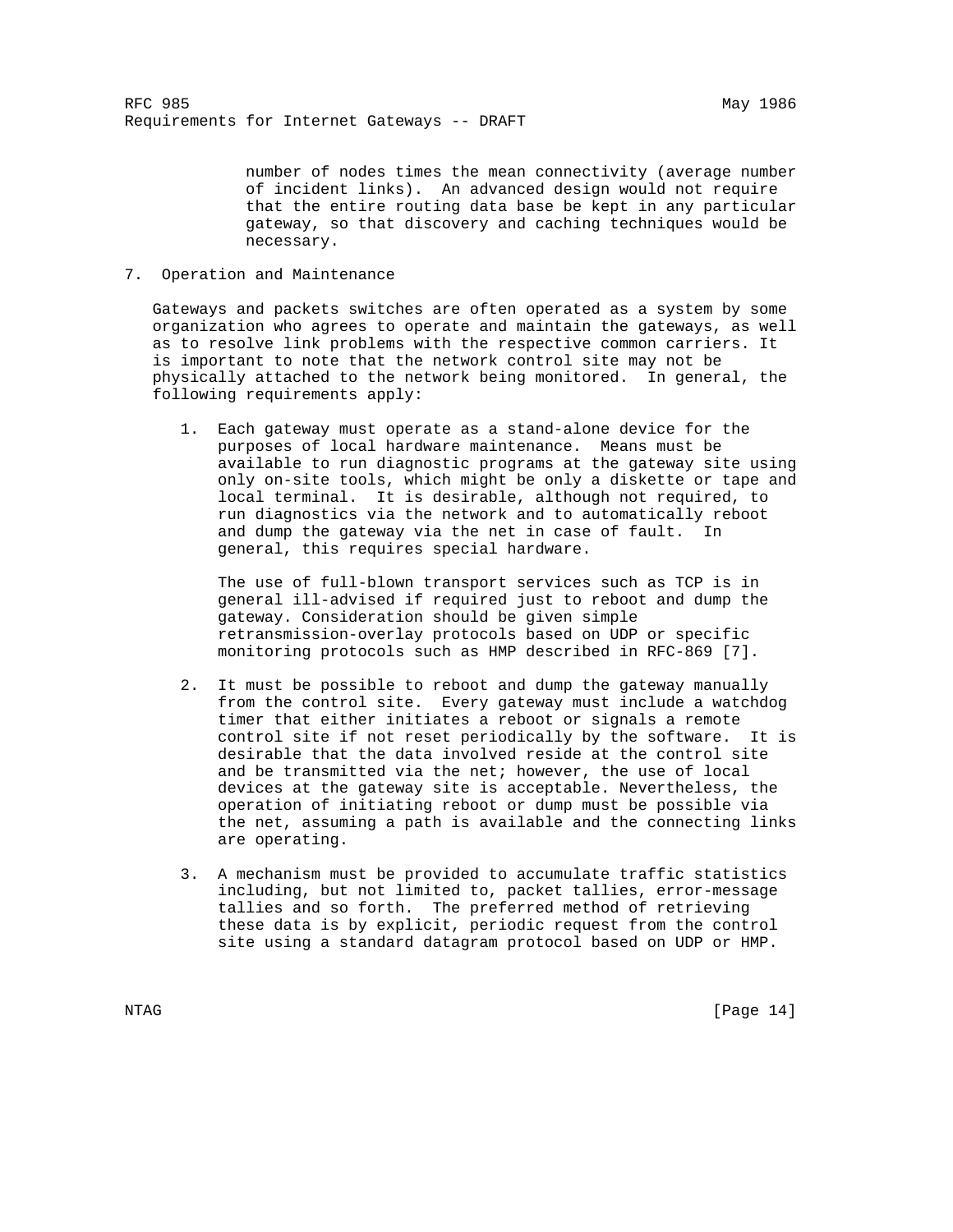The use of full-blown transport services such as TCP is in general ill-advised if required just to collect statistics from the gateway. Consideration should be given simple retransmission-overlay protocols based on UDP or HMP.

- 4. Exception reports ("traps") occuring as the result of hardware or software malfunctions should be transmitted immediately (batched to reduce packet overheads when possible) to the control site using a standard datagram protocol based on UDP or HMP.
- 5. A mechanism must be provided to display link and node status on a continuous basis at the control site. While it is desirable that a complete map of all links and nodes be available, it is acceptable that only those components in use by the routing algorithm be displayed. This information is usually available locally at the control site, assuming that site is a participant in the routing algorithm.

 The above functions require in general the participation of a control site or agent. The preferred way to provide this is as a user program suitable for operation in a standard software environment such as Unix. The program would use standard IP protocols such as TCP, UDP, and HMP to control and monitor the gateways. The use of specialized host hardware and software requiring significant additional investment is strongly discouraged; nevertheless, some vendors may elect to provide the control agent as an integrated part of the network in which the gateways are a part. If this is the case, it is required that a means be available to operate the control agent from a remote site using Internet protocols and paths and with equivalent functionality with respect to a local agent terminal.

 Remote control of a gateway via Internet paths can involve either a direct approach, in which the gateway supports TCP and/or UDP directly, or an indirect approach, in which the control agent supports these protocols and controls the gateway itself using proprietary protocols. The former approach is preferred, although either approach is acceptable.

NTAG [Page 15]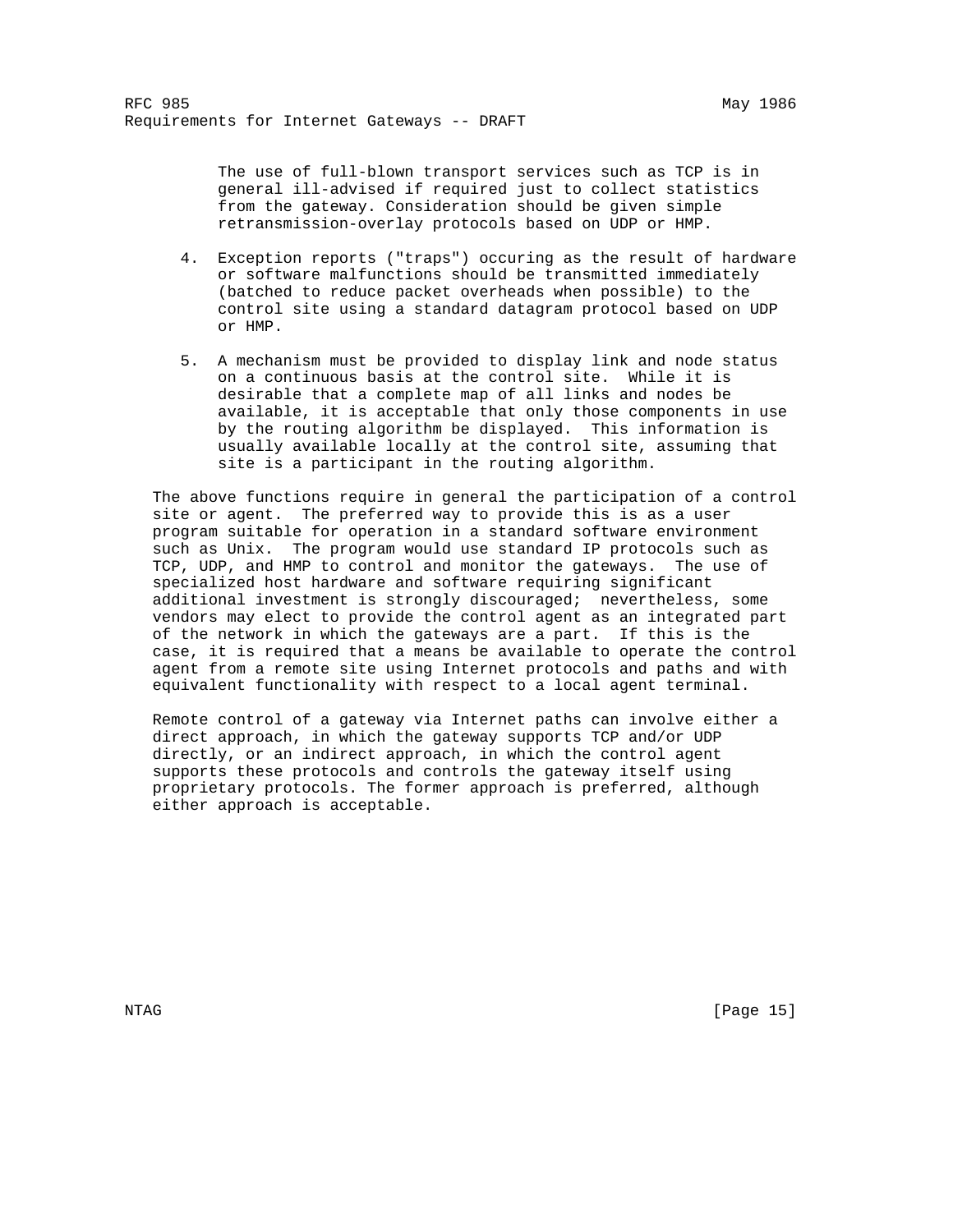- 8. References and Bibliography
	- [1] Defense Advanced Research Projects Agency, "Internet Protocol", DARPA Network Working Group Report RFC-791, USC Information Sciences Institute, September 1981.
	- [2] Defense Advanced Research Projects Agency, "Internet Control Message Protocol", DARPA Network Working Group Report RFC-792, USC Information Sciences Institute, September 1981.
	- [3] Advanced Research Projects Agency, "Interface Message Processor - Specifications for the Interconnection of a Host and an IMP", BBN Report 1822, Bolt Beranek and Newman, December 1981.
	- [4] Plummer, D., "An Ethernet Address Resolution Protocol", DARPA Network Working Group Report RFC-826, Symbolics, September 1982.
	- [5] United States Department of Defense, "Military Standard Internet Protocol", Military Standard MIL-STD-1777, August 1983.
	- [6] Defense Communications Agency, "Defense Data Network X.25 Host Interface Specification", BBN Communications, December 1983.
	- [7] Hinden, R., "A Host Monitoring Protocol", DARPA Network Working Group Report RFC-869, BBN Communications, December 1983.
	- [8] Korb, J.T., "A Standard for the Transmission of IP Datagrams over Public Data Networks", DARPA Network Working Group Report RFC-877, Purdue University, September 1983.
	- [9] Nagle, J., "Congestion Control in IP/TCP Internetworks", DARPA Network Working Group Report RFC-896, Ford Aerospace, January 1984.
	- [10] Hornig, C., "A Standard for the Transmission of IP Datagrams over Ethernet Networks", DARPA Network Working Group Report RFC-894, Symbolics, April 1984.
	- [11] Mills, D.L., "Exterior Gateway formal Specification", DARPA Network Working Group Report RFC-904, M/A-COM Linkabit, April 1984.
	- [12] Postel, J., and J. Reynolds., "ARPA-Internet Protocol Policy", DARPA Network Working Group Report RFC-902, USC Information Sciences Institute, July 1984.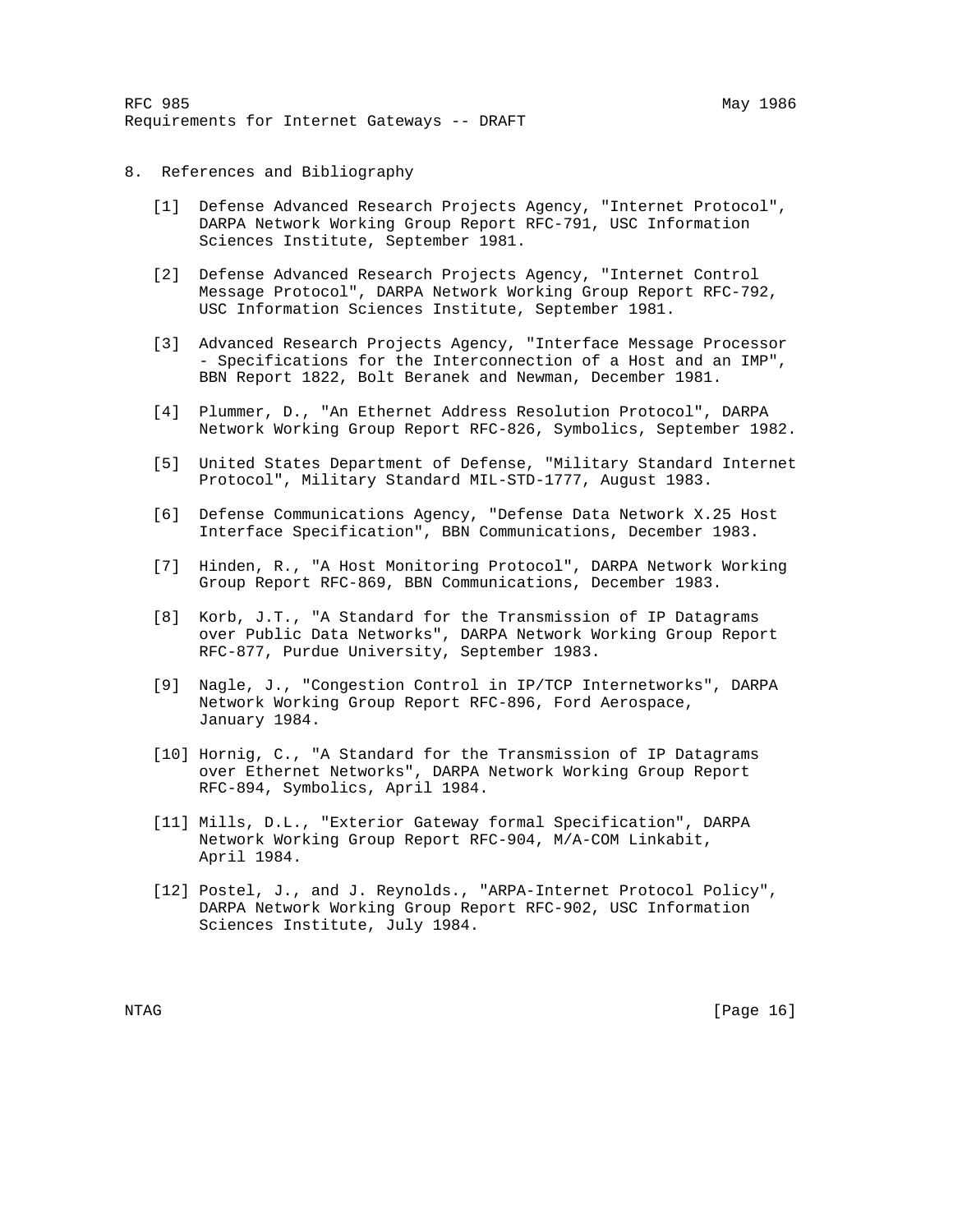- [13] Kirton, P., "EGP Gateway under Berkeley UNIX 4.2", DARPA Network Working Group Report RFC-911, USC Information Sciences Institute, August 1984.
- [14] Postel, J., "Multi-LAN Address Resolution", DARPA Network Working Group Report RFC-925, USC Information Sciences Institute, October 1984.
- [15] International Standards Organization, "Protocol for Providing the Connectionless-Mode Network Services", DARPA Network Working Group Report RFC-926, International Standards Organization, December 1984.
- [16] National Research Council, "Transport Protocols for Department of Defense Data Networks", DARPA Network Working Group Report RFC-942, National Research Council, March 1985.
	- [17] Postel, J., "DOD Statement on NRC Report", DARPA Network Working Group Report RFC-945, USC Information Sciences Institute, April 1985.
	- [18] International Standards Organization, "Addendum to the Network Service Definition Covering Network Layer Addressing", DARPA Network Working Group Report RFC-941, International Standards Organization, April 1985.
	- [19] Leiner, B., J. Postel, R. Cole and D. Mills, "The DARPA Internet Protocol Suite", Proceedings INFOCOM 85, Washington DC, March 1985] Also in: IEEE Communications Magazine, March 1985.
	- [20] Winston, I., "Two Methods for the Transmission of IP Datagrams over IEEE 802.3 Networks", DARPA Network Working Group Report RFC-948, University of Pennsylvania, June 1985.
	- [21] Mogul, J., and J. Postel, "Internet Standard Subnetting Procedure", DARPA Network Working Group Report RFC-950, Stanford University, August 1985.
	- [22] Reynolds, J., and J. Postel, "Official ARPA-Internet Protocols", DARPA Network Working Group Report RFC-961, USC Information Sciences Institute, October 1985.
	- [23] Reynolds, J., and J. Postel, "Assigned Numbers", DARPA Network Working Group Report RFC-960, USC Information Sciences Institute, December 1985.

NTAG [Page 17]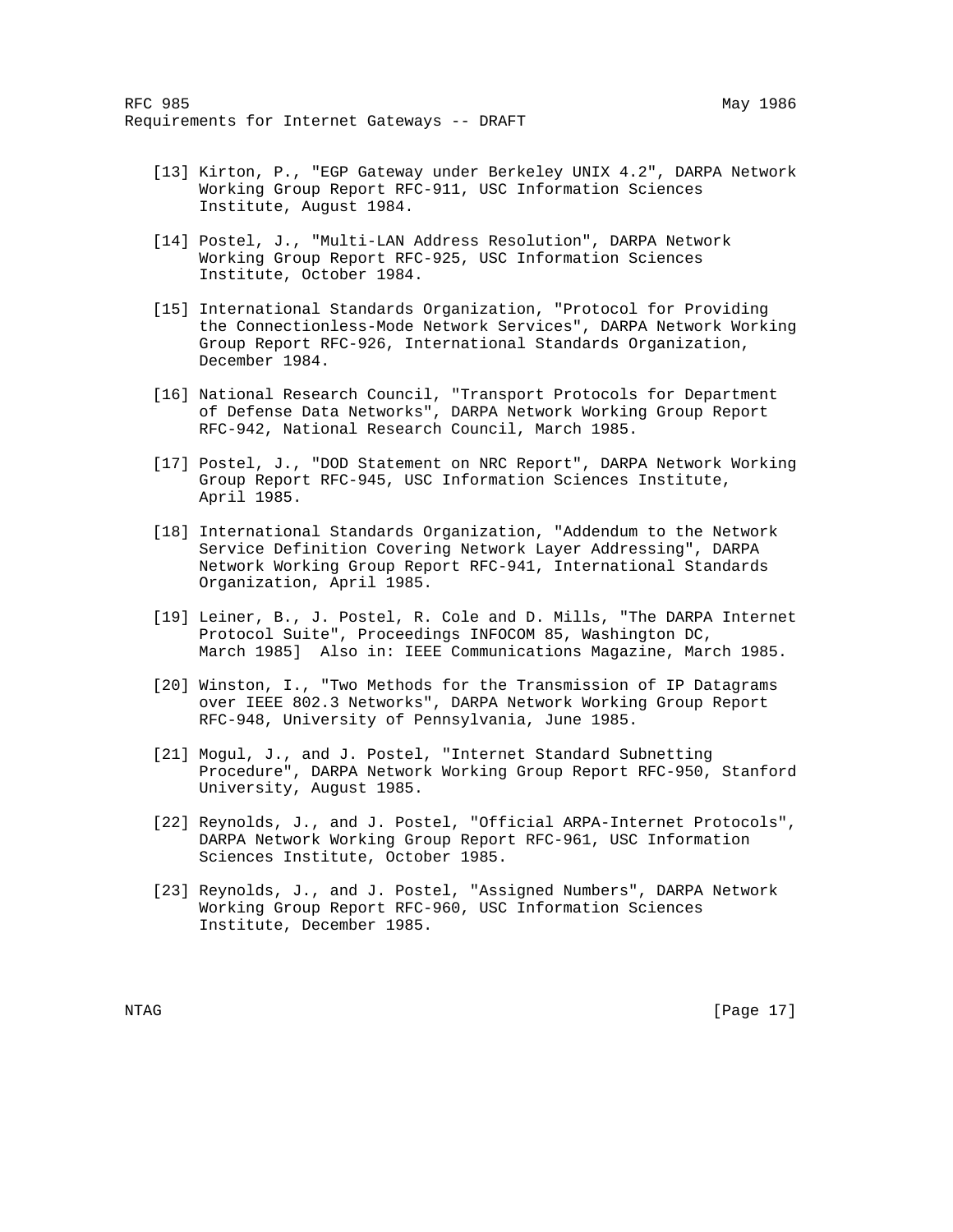- [24] Nagle, J., "On Packet Switches with Infinite Storage", DARPA Network Working Group Report RFC-970, Ford Aerospace, December 1985.
- [25] Defense Communications Agency, "DDN Protocol Handbook", NIC-50004, NIC-50005, NIC-50006, (three volumes), SRI International, December 1985.
- [26] Defense Communications Agency, "ARPANET Information Brochure", NIC-50003, SRI International, December 1985.
- [27] Mills, D.L., "Autonomous Confederations", DARPA Network Working Group Report RFC-975, M/A-COM Linkabit, February 1986.
- [28] Jacobsen, O., and J. Postel, "Protocol Document Order Information", DARPA Network Working Group Report RFC-980, SRI International, March 1986.
- [29] Malis, A.G., "PSN End-to-End Functional Specification", DARPA Network Working Group Report RFC-979, BBN Communications, March 1986.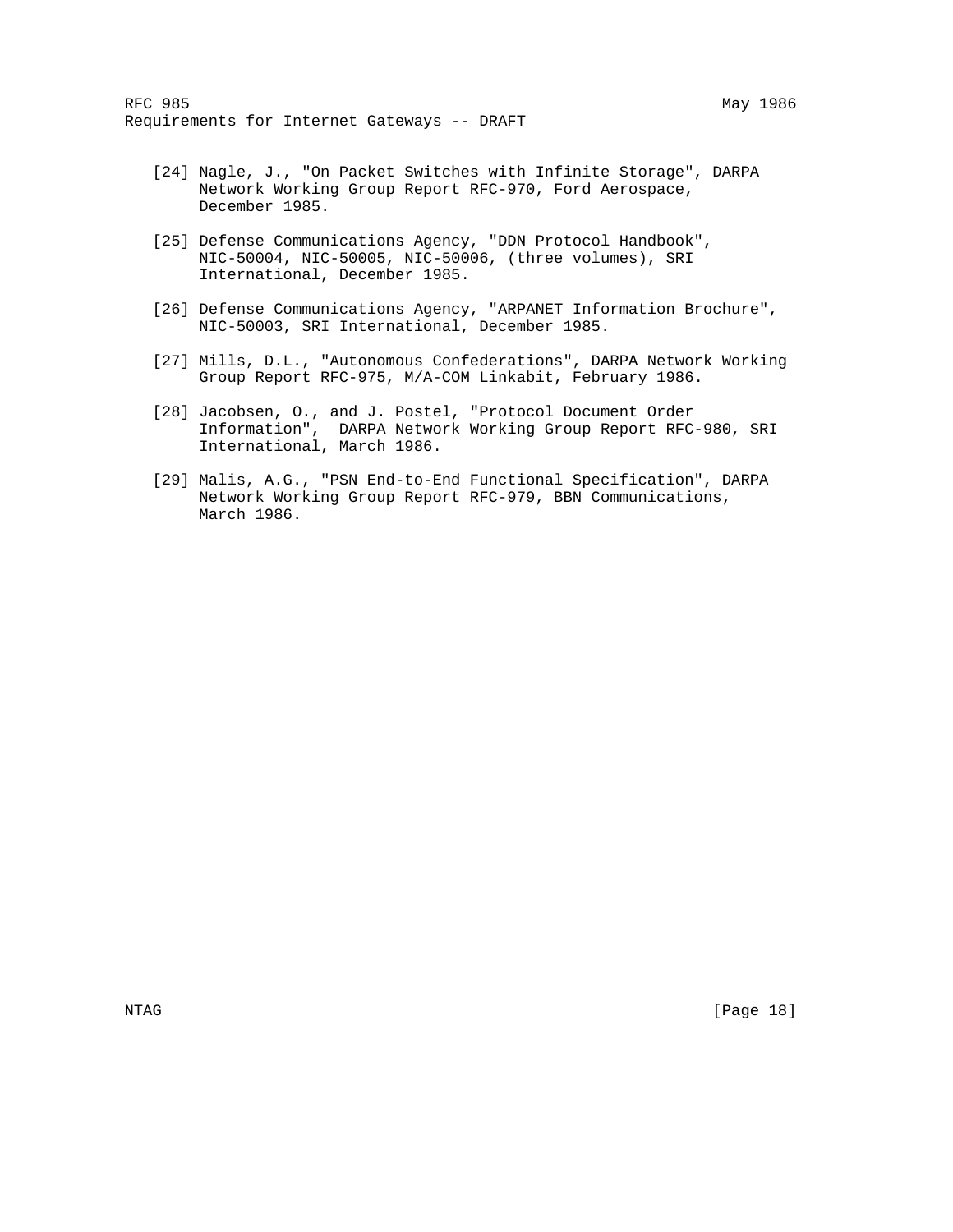RFC 985 May 1986 Requirements for Internet Gateways -- DRAFT

# Appendix A. Ethernet Management

 Following is a summary of procedures specified for use by hosts and gateways on an Ethernet.

### A.1. Hardware

 A packet is accepted from the cable only if its destination Ethernet address matches either the assigned interface address or a broadcast/multicast address. Presumably, this filtering is done by the interface hardware; however, the software driver is expected to do this if the hardware does not. Some hosts incorporate an optional feature that associates an assigned multicast address with a specific subnet in order to restrict access for testing, etc. When this feature is activated, the assigned multicast address replaces the broadcast address.

### A.2. IP datagram

 In case of broadcast/multicast (as determined from the destination Ethernet address) an IP datagram is discarded if the source IP address is not in the same subnet, as determined by the assigned host IP address and subnet mask. It is desirable that this test be overridden by a configuration parameter, in order to support the infrequent cases where more than one subnet may coexist on the same cable.

# A.3. ARP datagram

 An ARP reply is discarded if the destination IP address does not match the local host address. An ARP request is discarded if the source IP address is not in the same subnet. It is desirable that this test be overridden by a configuration parameter, in order to support the infrequent cases where more than one subnet may coexist on the same cable (see RFC-925 for examples). An ARP reply is generated only if the destination protocol IP address is reachable from the local host (as determined by the routing algorithm) and the next hop is not via the same interface. If the local host functions as a gateway, this may result in ARP replies for destinations not in the same subnet.

# A.4. ICMP redirect

 An ICMP redirect is discarded if the destination IP address does not match the local host address or the new target address is not on the same subnet. An accepted redirect updates the routing data base for the old target address. If there is no route or

NTAG [Page 19]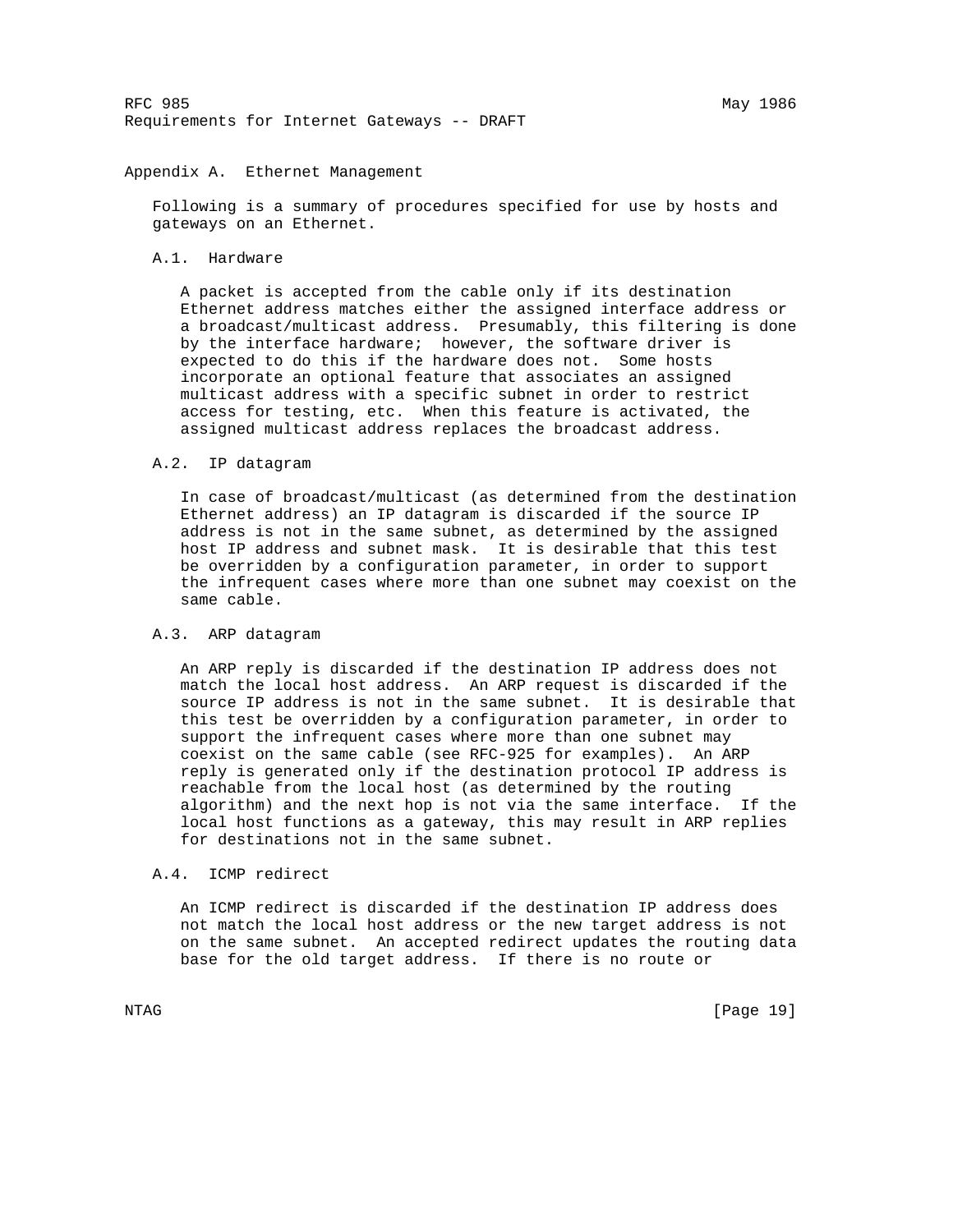associated with the old target address, the redirect is ignored. If the old route is associated with a default gateway, a new route associated with the new target address is inserted in the data base. Note that it is not possible to send a gratuitous redirect unless the sender is possessed of considerable imagination.

 When subnets are in use there is some ambiguity as to the scope of a redirect, unless all hosts and gateways involved have prior knowledge of the subnet masks. It is recommended that the use of ICMP network-redirect messages be avoided in favor of ICMP host-redirect messages instead. This requires the original sender (i.e. redirect recipient) to support a general IP address-translation cache, rather than the usual network table. However, this is normally done anyway in the case of ARP.

 An ICMP redirect is generated only if the destination IP address is reachable from the local host (as determined by the routing algorithm) and the next hop is via the same interface and the target address is defined in the routing data base. Redirects should never be sent in response to an IP net or subnet broadcast address or in response to a Class-D or Class-E IP address.

 ICMP redirects are never forwarded, regardless of destination address. The source IP address of the ICMP redirect itself is not checked, since the sending gateway may use one of its addresses not on the common net. The source IP address of the encapsulated IP datagram is not checked on the assumption the host or gateway sending the original IP datagram knows what it is doing.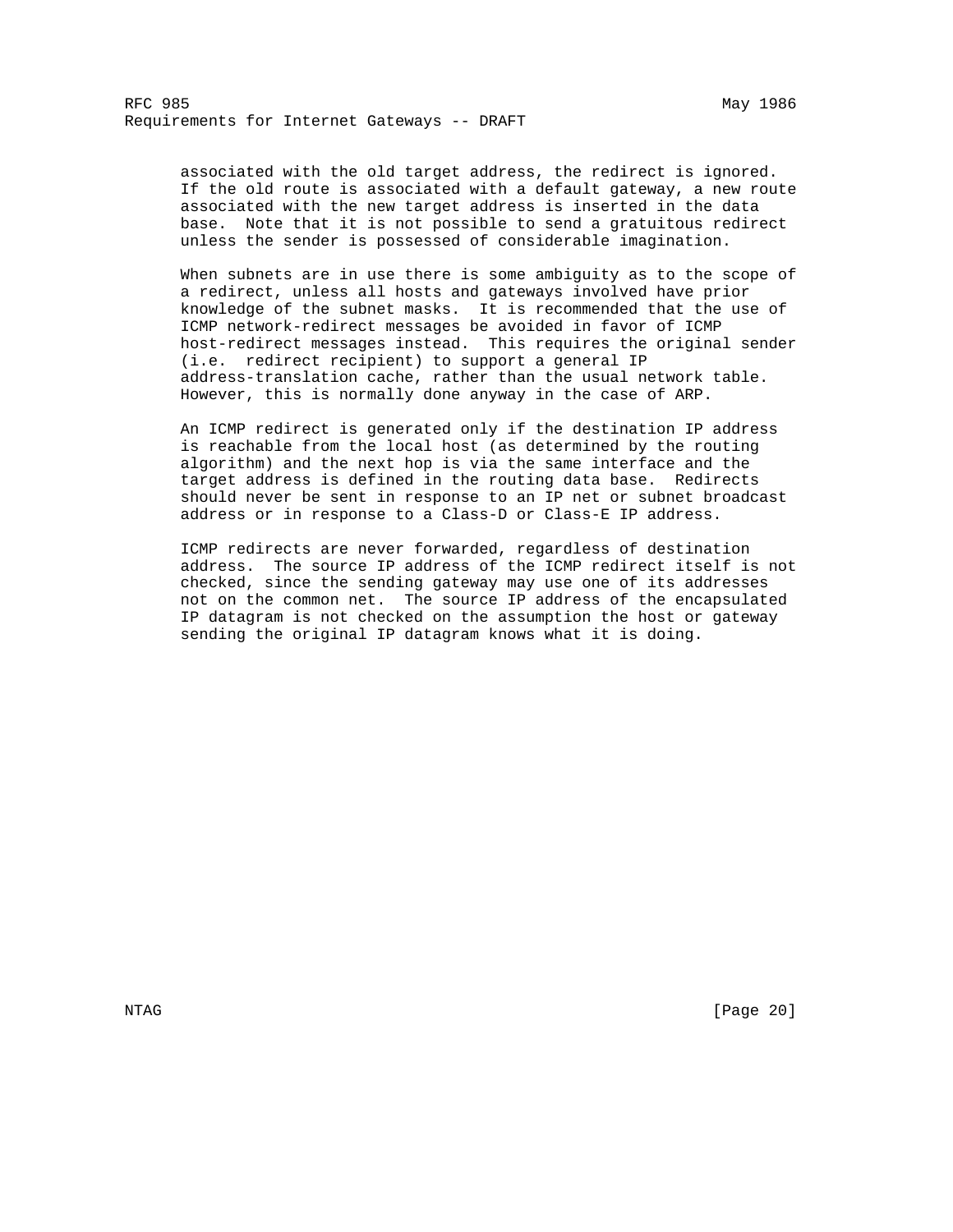Appendix B. Policy Issues

 The following sections discuss certain issues of special concern to the NSF scientific networking community. These issues have primary relevance in the policy area, but also have ramifications in the technical area.

B.1. Interconnection Technology

 Currently the most important common interconnection technology between Internet systems of different vendors is Ethernet. Among the reasons for this are the following:

- 1. Ethernet specifications are well-understood and mature.
- 2. Ethernet technology is in almost all aspects vendor independent.
- 3. Ethernet-compatible systems are common and becoming more so.

 These advantages combined favor the use of Ethernet technology as the common point of demarcation between NSF network systems supplied by different vendors, regardless of technology. It is a requirement of NSF gateways that, regardless of the possibly proprietary switching technology used to implement a given vendor-supplied network, its gateways must support an Ethernet attachment to gateways of other vendors.

 It is expected that future NSF gateway requirements will specify other interconnection technologies. The most likely candidates are those based on X.25 or IEEE 802, but other technologies including broadband cable, fiber-optic or other protocols such as DDCMP may also be considered.

B.2. Proprietary and Extensible Issues

 Internet technology is a growing, adaptable technology. Although hosts, gateways and networks supporting this technology have been in continuous operation for several years, vendors users and operators should understand that not all networking issues are fully understood. As a result, when new needs or better solutions are developed for use in the NSF networking community, it may be necessary to field new protocols. Normally, these new protocols will be designed to interoperate in all practical respects with existing protocols; however, occasionally it may happen that existing systems must be upgraded to support these protocols.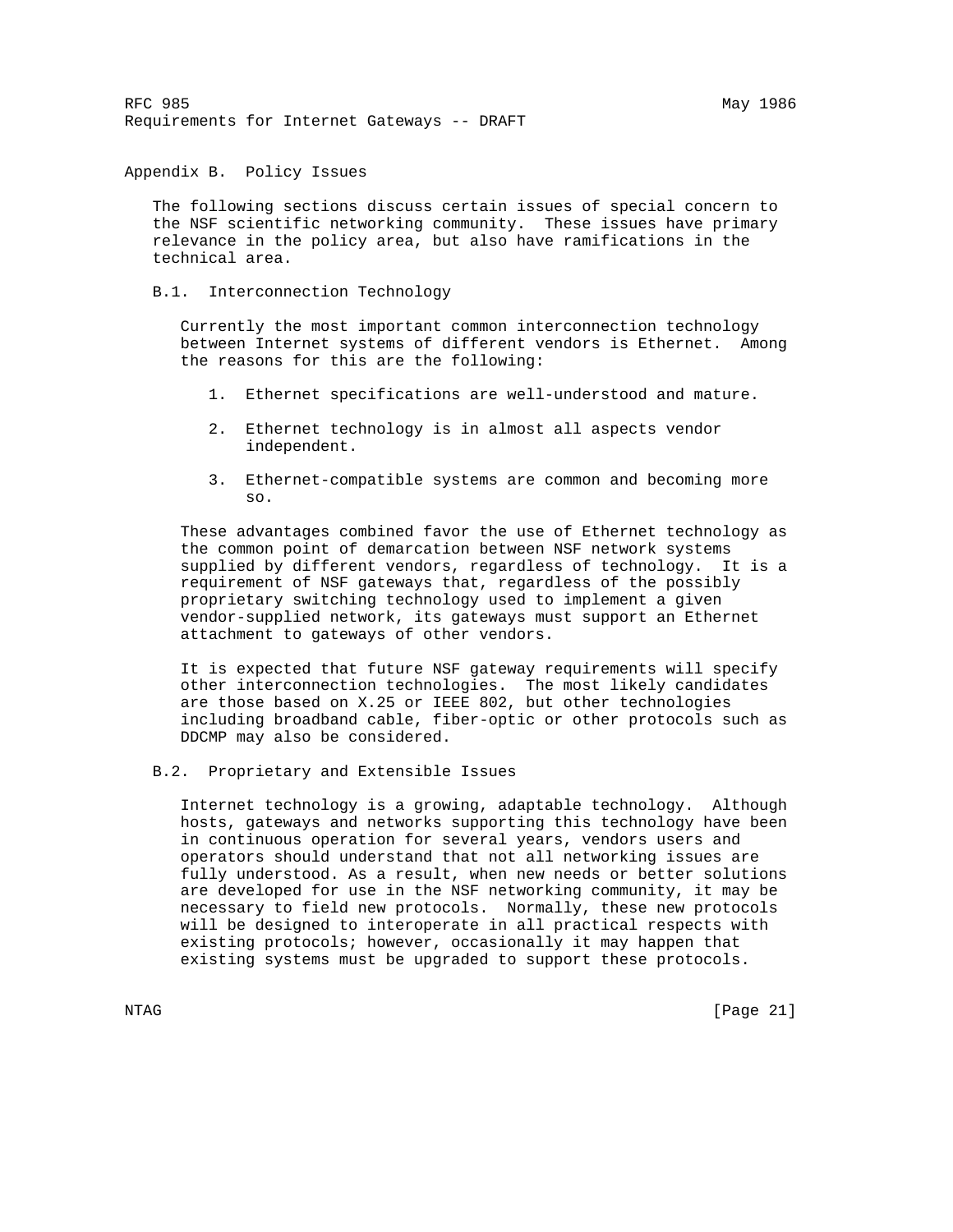NSF systems vendors should understand that they also undertake a commitment to remain aware of current Internet technology and be prepared to upgrade their products from time to time as appropriate. As a result, these vendors are strongly urged to consider extensibility and periodic upgrades as fundamental characteristics of their products. One of the most productive and rewarding ways to do this on a long-term basis is to participate in ongoing Internet research and development programs in partnership with the academic community.

#### B.3. Multi-Protocol Gateways

 Although the present requirements for an NSF gateway specify only the Internet protocol suite, it is highly desirable that gateway designs allow future extensions to support additional suites and allow simultaneous operation with more than a single one. Clearly, the ISO protocol suite is a prime candidate for one of these suites. Other candidates include XNS and DECnet.

 Future requirements for NSF gateways may include provisions for other protocol suites in addition to Internet, as well as models and specifications to interwork between them, should that be appropriate. For instance, it is expected that the ISO suite will eventually become the dominant one; however, it is also expected that requirements to support other suites will continue, perhaps indefinitely.

 Present NSF gateway requirements do not include protocols above the network layer, such as TCP, unless necessary for network monitoring or control. Vendors should recognize that future requirements to interwork between Internet and ISO applications, for example, may result in an opportunity to market gateways supporting multiple protocols at all levels through the application level. It is expected that the network-level NSF gateway requirements summarized in this document will be incorporated in the requirements document for these application-level gateways.

# B.4. Access Control and Accounting

 There are no requirements for NSF gateways at this time to incorporate specific access-control and accounting mechanisms in the design; however, these important issues are currently under study and will be incorporated into a redraft of this document at an early date. Vendors are encouraged to plan for the early introduction of these mechanisms in their products. While at this

NTAG [Page 22]